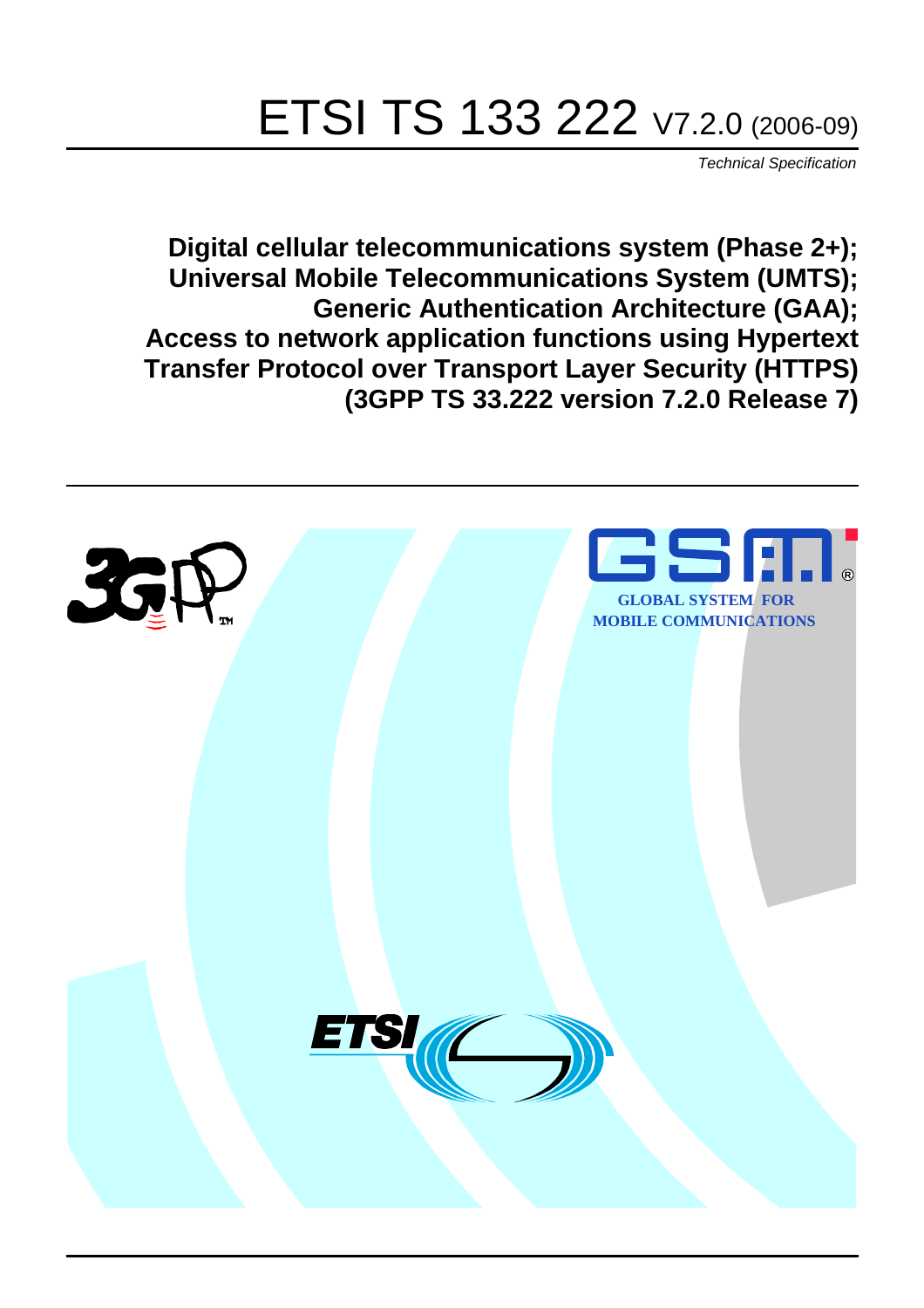Reference RTS/TSGS-0333222v720

Keywords GSM, SECURITY, UMTS

#### **ETSI**

#### 650 Route des Lucioles F-06921 Sophia Antipolis Cedex - FRANCE

Tel.: +33 4 92 94 42 00 Fax: +33 4 93 65 47 16

Siret N° 348 623 562 00017 - NAF 742 C Association à but non lucratif enregistrée à la Sous-Préfecture de Grasse (06) N° 7803/88

#### **Important notice**

Individual copies of the present document can be downloaded from: [http://www.etsi.org](http://www.etsi.org/)

The present document may be made available in more than one electronic version or in print. In any case of existing or perceived difference in contents between such versions, the reference version is the Portable Document Format (PDF). In case of dispute, the reference shall be the printing on ETSI printers of the PDF version kept on a specific network drive within ETSI Secretariat.

Users of the present document should be aware that the document may be subject to revision or change of status. Information on the current status of this and other ETSI documents is available at <http://portal.etsi.org/tb/status/status.asp>

If you find errors in the present document, please send your comment to one of the following services: [http://portal.etsi.org/chaircor/ETSI\\_support.asp](http://portal.etsi.org/chaircor/ETSI_support.asp)

#### **Copyright Notification**

No part may be reproduced except as authorized by written permission. The copyright and the foregoing restriction extend to reproduction in all media.

> © European Telecommunications Standards Institute 2006. All rights reserved.

**DECT**TM, **PLUGTESTS**TM and **UMTS**TM are Trade Marks of ETSI registered for the benefit of its Members. **TIPHON**TM and the **TIPHON logo** are Trade Marks currently being registered by ETSI for the benefit of its Members. **3GPP**TM is a Trade Mark of ETSI registered for the benefit of its Members and of the 3GPP Organizational Partners.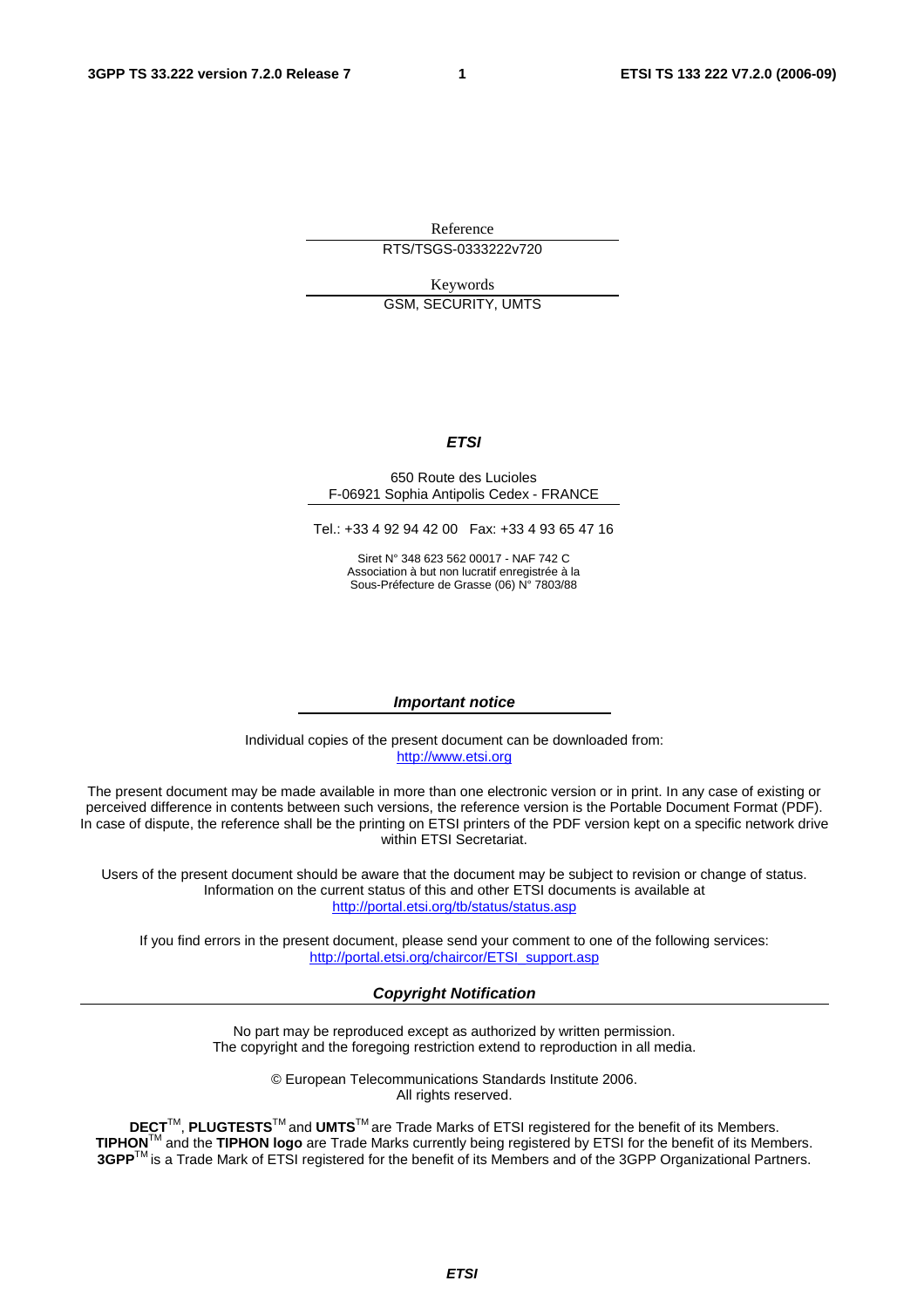# Intellectual Property Rights

IPRs essential or potentially essential to the present document may have been declared to ETSI. The information pertaining to these essential IPRs, if any, is publicly available for **ETSI members and non-members**, and can be found in ETSI SR 000 314: *"Intellectual Property Rights (IPRs); Essential, or potentially Essential, IPRs notified to ETSI in respect of ETSI standards"*, which is available from the ETSI Secretariat. Latest updates are available on the ETSI Web server ([http://webapp.etsi.org/IPR/home.asp\)](http://webapp.etsi.org/IPR/home.asp).

Pursuant to the ETSI IPR Policy, no investigation, including IPR searches, has been carried out by ETSI. No guarantee can be given as to the existence of other IPRs not referenced in ETSI SR 000 314 (or the updates on the ETSI Web server) which are, or may be, or may become, essential to the present document.

# Foreword

This Technical Specification (TS) has been produced by ETSI 3rd Generation Partnership Project (3GPP).

The present document may refer to technical specifications or reports using their 3GPP identities, UMTS identities or GSM identities. These should be interpreted as being references to the corresponding ETSI deliverables.

The cross reference between GSM, UMTS, 3GPP and ETSI identities can be found under <http://webapp.etsi.org/key/queryform.asp>.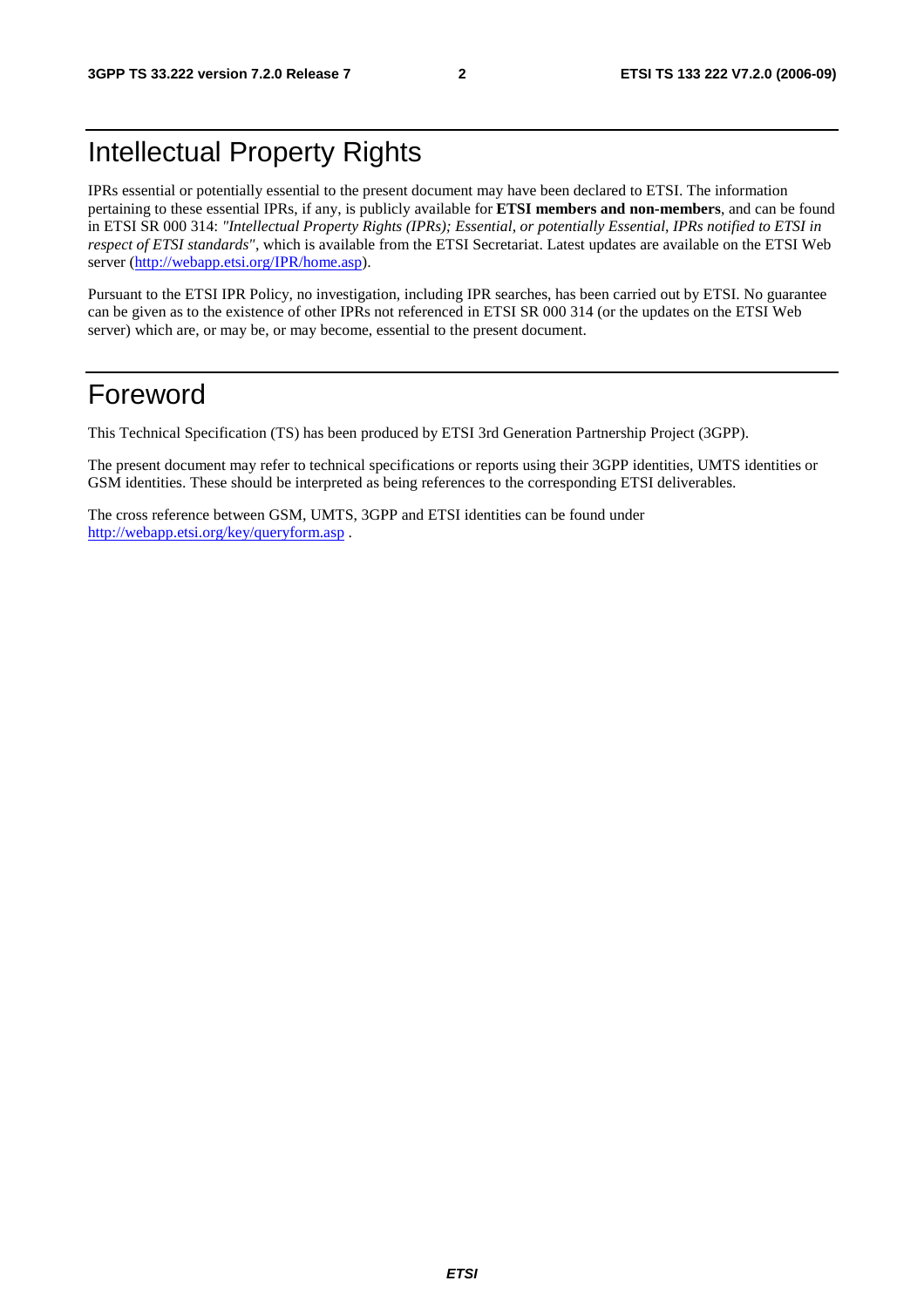#### $\mathbf{3}$

# Contents

| 1              |                                                                                                   |  |  |  |  |  |
|----------------|---------------------------------------------------------------------------------------------------|--|--|--|--|--|
| 2              |                                                                                                   |  |  |  |  |  |
| 3              |                                                                                                   |  |  |  |  |  |
| 3.1<br>3.2     |                                                                                                   |  |  |  |  |  |
| $\overline{4}$ |                                                                                                   |  |  |  |  |  |
| 5              |                                                                                                   |  |  |  |  |  |
| 5.1            |                                                                                                   |  |  |  |  |  |
| 5.2            |                                                                                                   |  |  |  |  |  |
| 5.2.1          |                                                                                                   |  |  |  |  |  |
| 5.2.2          |                                                                                                   |  |  |  |  |  |
| 5.3            |                                                                                                   |  |  |  |  |  |
| 5.3.1          |                                                                                                   |  |  |  |  |  |
| 5.3.1.1        |                                                                                                   |  |  |  |  |  |
| 5.3.1.2        |                                                                                                   |  |  |  |  |  |
| 5.3.1.3        |                                                                                                   |  |  |  |  |  |
| 5.3.1.4        |                                                                                                   |  |  |  |  |  |
| 5.3.1.5        |                                                                                                   |  |  |  |  |  |
| 5.3.1.6        |                                                                                                   |  |  |  |  |  |
| 5.4            |                                                                                                   |  |  |  |  |  |
| 5.4.1          |                                                                                                   |  |  |  |  |  |
| 5.4.1.1        |                                                                                                   |  |  |  |  |  |
| 5.4.1.2        |                                                                                                   |  |  |  |  |  |
| 5.4.1.3        |                                                                                                   |  |  |  |  |  |
| 5.4.1.4        |                                                                                                   |  |  |  |  |  |
| 5.5            |                                                                                                   |  |  |  |  |  |
| 6              |                                                                                                   |  |  |  |  |  |
| 6.1            |                                                                                                   |  |  |  |  |  |
| 6.2            |                                                                                                   |  |  |  |  |  |
| 6.4            |                                                                                                   |  |  |  |  |  |
| 6.4.1          |                                                                                                   |  |  |  |  |  |
| 6.4.2          |                                                                                                   |  |  |  |  |  |
| 6.5            |                                                                                                   |  |  |  |  |  |
| 6.5.1          |                                                                                                   |  |  |  |  |  |
| 6.5.1.1        |                                                                                                   |  |  |  |  |  |
| 6.5.1.2        |                                                                                                   |  |  |  |  |  |
| 6.5.2          |                                                                                                   |  |  |  |  |  |
| 6.5.2.1        |                                                                                                   |  |  |  |  |  |
| 6.5.2.2        |                                                                                                   |  |  |  |  |  |
| 6.5.2.3        |                                                                                                   |  |  |  |  |  |
| 6.5.2.4        | Authorised User of Application with Transferred Identity asserted to AS and Check of User         |  |  |  |  |  |
|                |                                                                                                   |  |  |  |  |  |
|                |                                                                                                   |  |  |  |  |  |
|                | <b>Technical Solutions for Access to Application Servers via</b><br><b>Annex A (informative):</b> |  |  |  |  |  |
|                |                                                                                                   |  |  |  |  |  |
|                |                                                                                                   |  |  |  |  |  |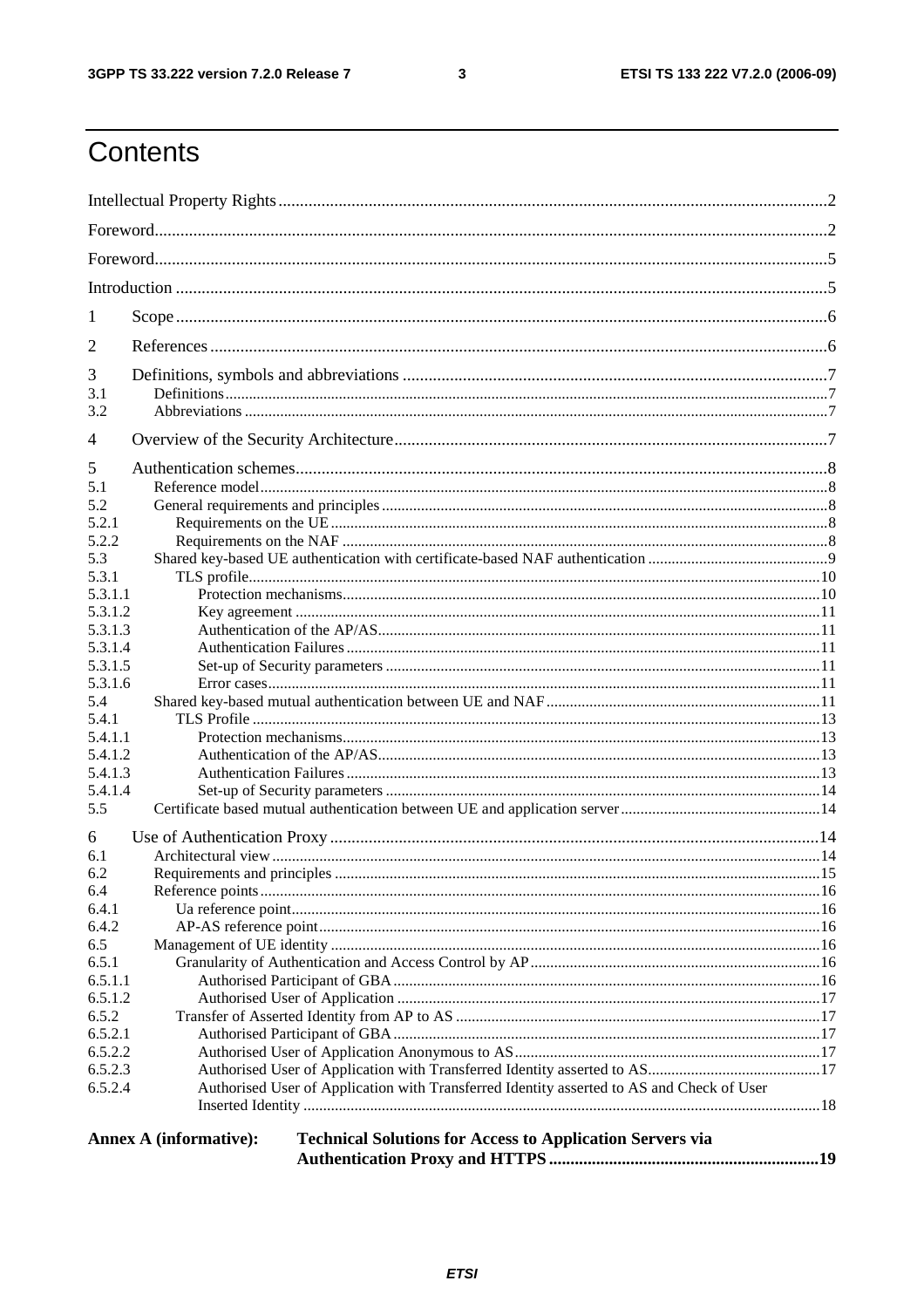| <b>Annex B (informative):</b> | Guidance on Certificate-based mutual authentication between UE |  |
|-------------------------------|----------------------------------------------------------------|--|
|                               |                                                                |  |
|                               |                                                                |  |
|                               |                                                                |  |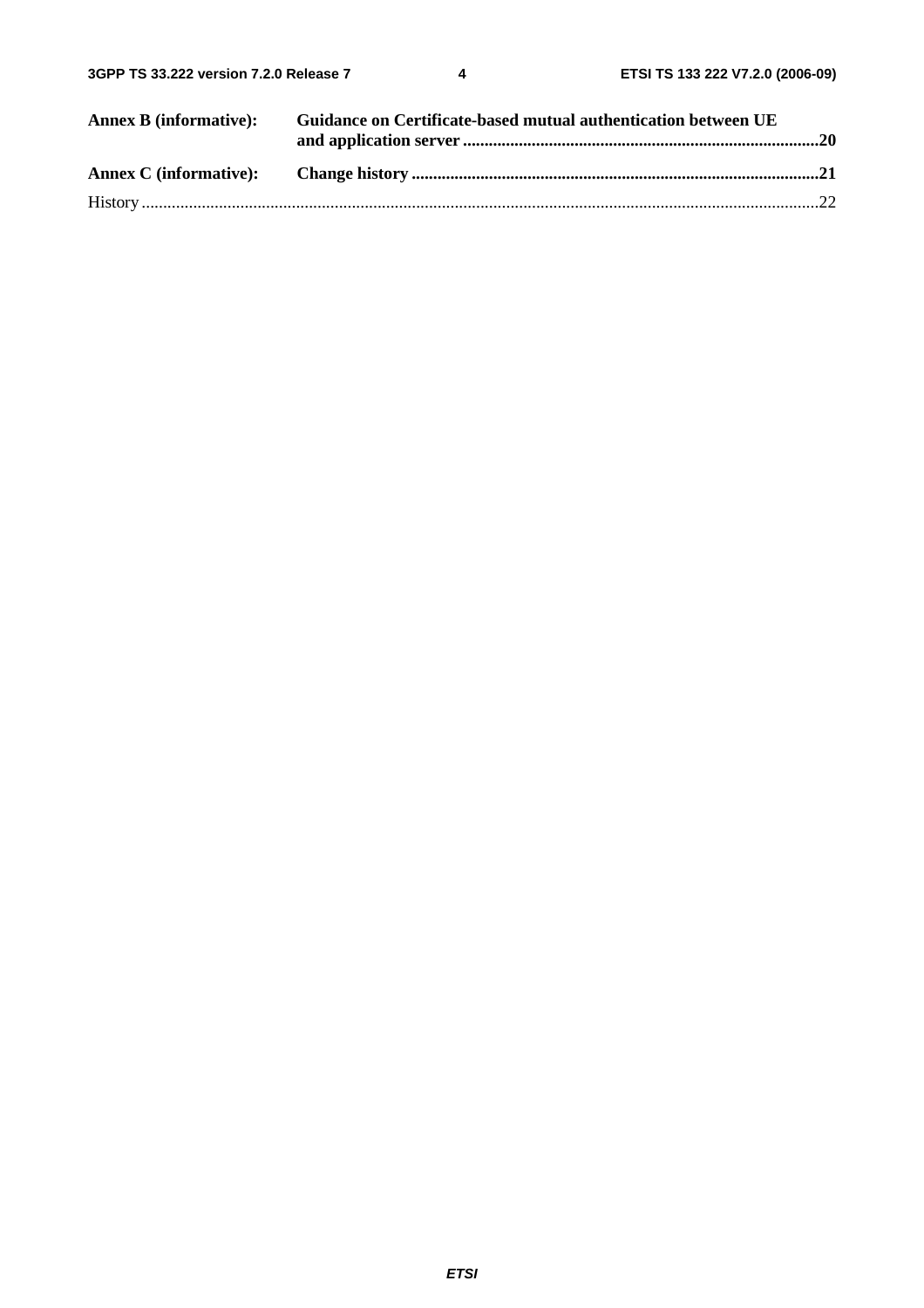### Foreword

This Technical Specification has been produced by the 3<sup>rd</sup> Generation Partnership Project (3GPP).

The contents of the present document are subject to continuing work within the TSG and may change following formal TSG approval. Should the TSG modify the contents of the present document, it will be re-released by the TSG with an identifying change of release date and an increase in version number as follows:

Version x.y.z

where:

- x the first digit:
	- 1 presented to TSG for information;
	- 2 presented to TSG for approval;
	- 3 or greater indicates TSG approved document under change control.
- y the second digit is incremented for all changes of substance, i.e. technical enhancements, corrections, updates, etc.
- z the third digit is incremented when editorial only changes have been incorporated in the document.

# Introduction

A number of services might be accessed over HTTP. For the Presence Service, it shall be possible to manage the data on the Presence Server over the Ut reference point, which is based on HTTP. Other services like conferencing, messaging, push, etc. might be accessed using HTTP.

Access to services over HTTP can be done in a secure manner. The present document describes how the access over HTTP can be secured using TLS in the Generic Authentication Architecture.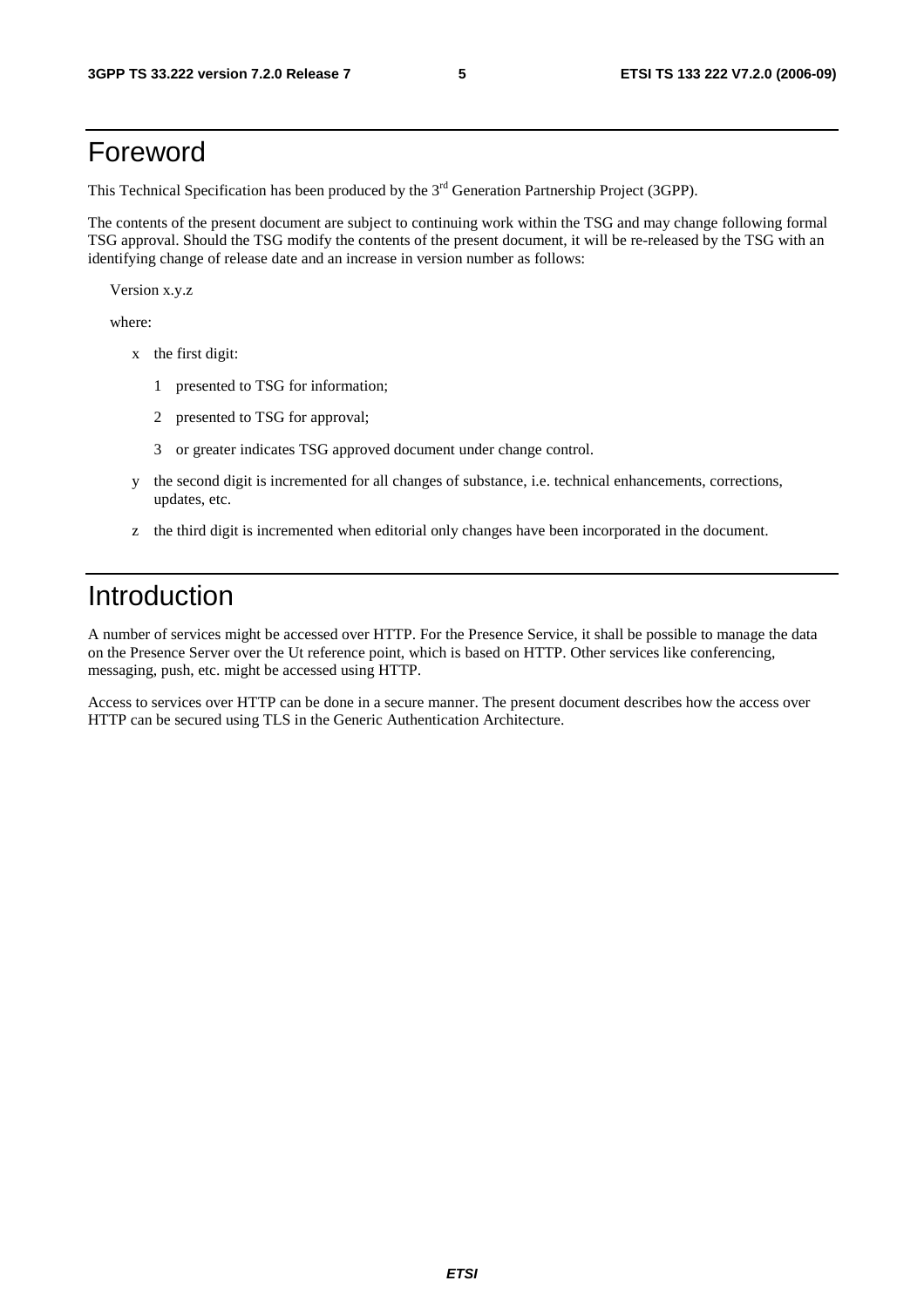### 1 Scope

The present document specifies secure access methods to Network Application Functions (NAF) using HTTP over TLS in the Generic Authentication Architecture (GAA), and provides Stage 2 security requirements, principles and procedures for the access. The present document describes both direct access to an Application Server (AS) and access to an Application Server through an Authentication Proxy (AP).

NOTE: Any application specific details for access to Applications Servers are not in scope of this specification and are covered in separate documents. An example of such a document is TS 33.141 [5], which specifies the security for presence services.

# 2 References

The following documents contain provisions which, through reference in this text, constitute provisions of the present document.

- References are either specific (identified by date of publication, edition number, version number, etc.) or non-specific.
- For a specific reference, subsequent revisions do not apply.
- For a non-specific reference, the latest version applies. In the case of a reference to a 3GPP document (including a GSM document), a non-specific reference implicitly refers to the latest version of that document *in the same Release as the present document*.
- [1] 3GPP TS 23.002: "Network architecture".
- [2] 3GPP TS 22.250: "IP Multimedia Subsystem (IMS) group management"; Stage 1".
- [3] 3GPP TS 33.220: "Generic Authentication Architecture (GAA); Generic Bootstrapping Architecture".
- [4] 3GPP TR 33.919: "Generic Authentication Architecture (GAA); System description".
- [5] 3GPP TS 33.141: "Presence Service; Security".
- [6] IETF RFC 2246 (1999): "The TLS Protocol Version 1".
- [7] IETF RFC 3268 (2002): "Advanced Encryption Standard (AES) Ciphersuites for Transport Layer Security (TLS)".
- [8] IETF RFC 3546 (2003): "Transport Layer Security (TLS) Extensions".
- [9] **IETF RFC 2818 (2000): "HTTP Over TLS".**
- [10] IETF RFC 2617 (1999): "HTTP Authentication: Basic and Digest Access Authentication".
- [11] IETF RFC 3310 (2002): "Hypertext Transfer Protocol (HTTP) Digest Authentication Using Authentication and Key Agreement (AKA)".
- [12] IETF RFC 2616 (1999): "Hypertext Transfer Protocol (HTTP) HTTP/1.1".
- [13] 3GPP TS 33.210: "3G Security; Network Domain Security; IP network layer security".
- [14] OMA WAP-219-TLS, 4.11.2001: [http://www.openmobilealliance.org/tech/affiliates/wap/wap-](http://www.openmobilealliance.org/tech/affiliates/wap/wap-219-tls-20010411-a.pdf)[219-tls-20010411-a.pdf](http://www.openmobilealliance.org/tech/affiliates/wap/wap-219-tls-20010411-a.pdf).
- [15] IETF RFC 4279 (2005) "Pre-Shared Key Ciphersuites for Transport Layer Security (TLS)".
- [16] 3GPP TS 33.221: "Generic Authentication Architecture (GAA); Support for subscriber certificates".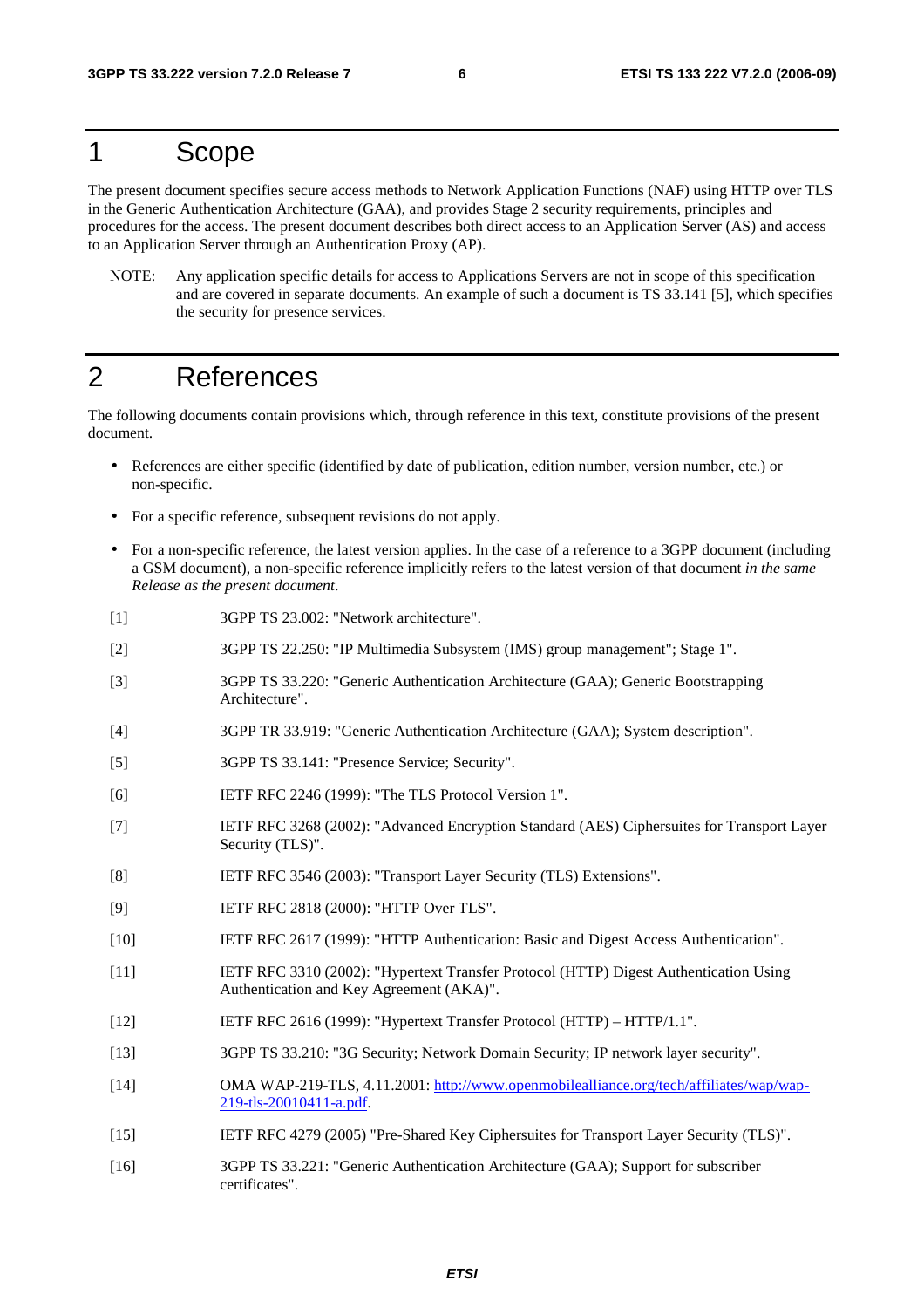| [17] | OMA WAP-211-WAPCert, 22.5.2001:<br>http://www.openmobilealliance.org/tech/affiliates/wap/wap-211-wapcert-20010522-a.pdf.     |
|------|------------------------------------------------------------------------------------------------------------------------------|
| [18] | 3GPP TS 24.109: "Bootstrapping interface (Ub) and network application function interface (Ua);<br>Protocol details".         |
| [19] | 3GPP TS 29.109: "Generic Authentication Architecture (GAA), Zh and Zn Interface based on the<br>Diameter protocol; Stage 3". |

# 3 Definitions, symbols and abbreviations

### 3.1 Definitions

For the purposes of the present document, the following terms and definitions apply.

**HTTPS:** For the purpose of this document, HTTPS refers to the general concept securing the HTTP protocol using TLS. In some contexts, like in the IETF, the term HTTPS is used to refer to the reserved port number (443) for HTTP/TLS traffic.

**Reverse Proxy:** A reverse proxy is a web server system that is capable of serving web pages sourced from other web servers (AS), making these pages look like they originated at the reverse proxy.

**Session management mechanism:** A mechanism for creating stateful sessions when using the HTTP protocol.

### 3.2 Abbreviations

For the purposes of the present document, the following abbreviations apply:

| AP           | <b>Authentication Proxy</b>                                    |
|--------------|----------------------------------------------------------------|
| AS           | <b>Application Server</b>                                      |
| <b>B-TID</b> | <b>Bootstrapping Transaction Identifier</b>                    |
| <b>BSF</b>   | <b>Bootstrapping Server Functionality</b>                      |
| <b>FQDN</b>  | <b>Fully Qualified Domain Name</b>                             |
| <b>GBA</b>   | Generic Bootstrapping Architecture                             |
| <b>HSS</b>   | Home Subscriber System                                         |
| <b>HTTP</b>  | <b>Hypertext Transfer Protocol</b>                             |
| <b>HTTPS</b> | <b>HTTP</b> over TLS                                           |
| <b>IMPI</b>  | IP Multimedia Private Identity                                 |
| <b>IMPU</b>  | IP Multimedia Public Identity                                  |
| <b>NAF</b>   | Operator-controlled network application function functionality |
| <b>TLS</b>   | <b>Transport Layer Security</b>                                |
| UE           | User Equipment                                                 |

# 4 Overview of the Security Architecture

The overall security architecture conforms to the architecture defined in TS 33.220 [3]. Details of the solution with an authentication proxy are given in clause 6.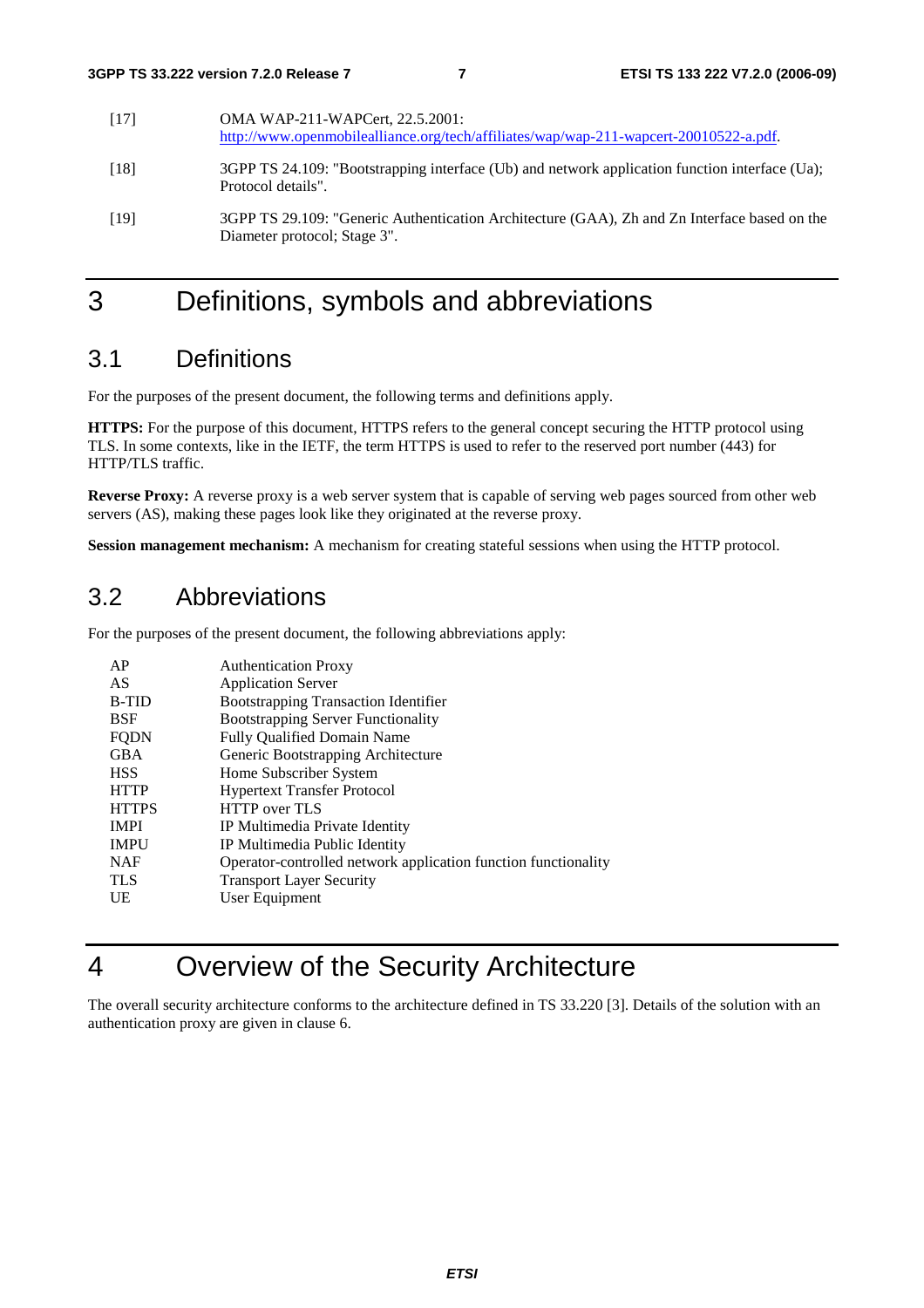# 5 Authentication schemes

### 5.1 Reference model

Figure 1 shows a network model of the entities that utilize the bootstrapped secrets, and the reference points used between them.



#### **Figure 1: High level reference model for NAF using a bootstrapping service**

### 5.2 General requirements and principles

This document is based on the architecture specified in TS 33.220 [3]. All notions not explained here can be found in TS 33.220 [3]. For the purposes of the present document Ks\_(ext)\_NAF refers to the key shared between the UE and a NAF. In the case of GBA\_U, Ks\_(ext)\_NAF refers to Ks\_ext\_NAF, and in the case of GBA\_ME, Ks\_(ext)\_NAF refers to Ks\_NAF. Ks\_int\_NAF refers to the key shared between the UICC and a NAF.

The UE shall be able to indicate to the NAF which key (Ks\_(ext)\_NAF or Ks\_int\_NAF) the UE intends to use to secure the HTTPS Ua reference point.

The subscriber's home operator shall be able to require that a certain key (i.e., Ks (ext) NAF or Ks int NAF) shall be used to secure the HTTPS access between the UE and the NAF. This home operator control is exercised using USS.

### 5.2.1 Requirements on the UE

To utilise GBA as described in this document the UE shall be equipped with a HTTPS capable client (e.g. browser) implementing the particular features of GBA as specified in TS 33.220 [3].

The UE hosts the HTTPS client (i.e. both the HTTP client and the TLS client). The HTTP client and TLS client either resides both in the ME or in the UICC. The HTTPS client may reside in the ME or in the UICC or both might host an HTTPS client independently of each other. When the HTTPS capable client to be used is in the ME, Ks\_(ext)\_NAF shall be used as the shared key between the UE and the NAF. When the HTTPS capable client to be used is located in the UICC, Ks\_int\_NAF shall be used as the shared key between the UE and the NAF.

### 5.2.2 Requirements on the NAF

To utilise GBA as described in this document the NAF shall support the features of GBA as specified in TS 33.220 [3].

It shall be possible that the NAF is configured to restrict the access to the service based on which key is used, (e.g., access is allowed only for those HTTPS capable clients that reside in the UICC and use Ks\_int\_NAF). The key selection indication given in the USS shall overrule the local policy of the NAF.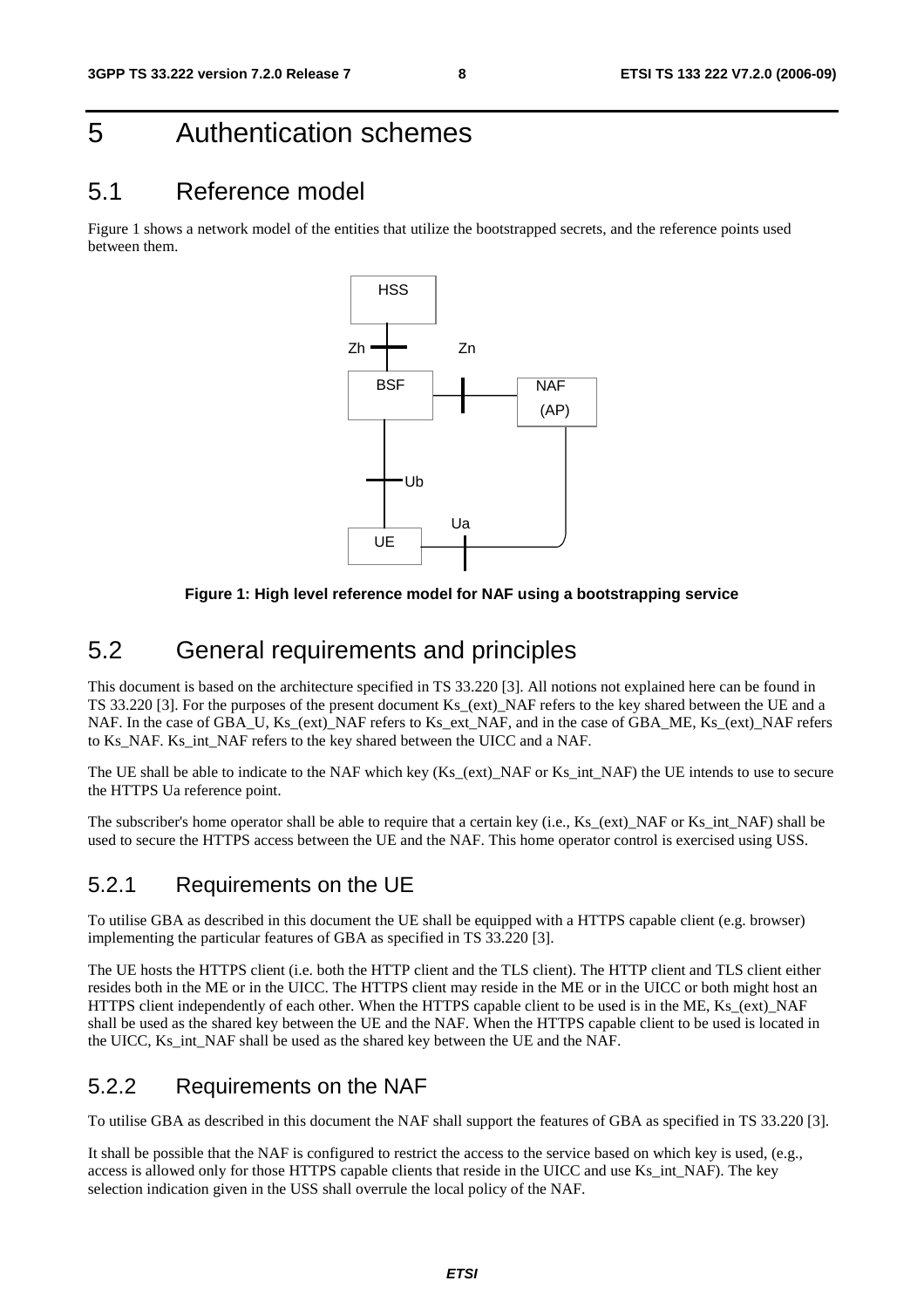#### **3GPP TS 33.222 version 7.2.0 Release 7 9 ETSI TS 133 222 V7.2.0 (2006-09)**

NOTE: The support of GBA U is optional for the NAF. However, as indicated in TS 33.220 [3], the use of Ks\_ext\_NAF is supported by NAFs, which are GBA\_U unaware.

Additionally in the scope of this specification, HTTP and TLS shall be supported by the NAF for the UE-NAF reference point (Ua).

### 5.3 Shared key-based UE authentication with certificate-based NAF authentication

The authentication mechanism described in this section for ME-based application is mandatory to implement in ME and NAF.

The authentication mechanism described in this section for UICC-based application is optional to implement in the UICC and the NAF.

This section explains how the procedures specified in TS 33.220 [3] have to be enhanced when HTTPS is used between a ME and a NAF or between the UICC and the NAF. The following gives the complementary description with respect to the procedure specified in clauses 4.5.3 and 5.3.3 of TS 33.220 [3]. This document specifies the logical information carried in some header fields. The exact definition of header fields and key selection logic in case of GBA\_U (i.e., whether Ks\_ext\_NAF or Ks\_int\_NAF shall be used) in the NAF is part of TS 29.109 [19] and TS 24.109 [18]. In the text below, the HTTPS client can reside in the ME or in the UICC.

- 1) When the HTTPS client starts communication via Ua reference point with the NAF, it shall establish a TLS tunnel with the NAF. The NAF is authenticated to the HTTPS client by means of a public key certificate. The HTTPS client shall verify that the server certificate corresponds to the FQDN of the NAF it established the tunnel with. No client authentication is performed as part of TLS (no client certificate necessary).
- 2) The HTTPS client sends an HTTP request to the NAF inside the TLS tunnel (HTTPS, i.e. HTTP over TLS). The HTTPS client shall indicate to the NAF that GBA-based authentication is supported by adding a constant string to the "User-Agent" HTTP header as a product token as specified in IETF RFC 2616 [12]. This constant string shall be either "3gpp-gba" for ME-based applications or "3gpp-gba-uicc" for UICC based applications. The UE shall send the hostname of the NAF in "Host" HTTP header.
- NOTE 1: The ability to send the hostname of the NAF is particularly necessary if a NAF can be addressed using different hostnames, and the NAF cannot otherwise discover what is the hostname that the HTTPS client used to contact the NAF. The hostname is needed by the BSF during key derivation.
- 3) In response to the HTTP request received from HTTPS client over the Ua reference point, the NAF shall invoke HTTP digest as specified in RFC 2617 [10] with the HTTPS client in order to perform client authentication using the shared key as specified in clauses 4.5.3 and 5.3.3 of TS 33.220 [3].

The NAF first verifies that the type of application received in the HTTP request ("3gpp-gba" for a ME-based application or "3gpp-gba-uicc" for a UICC-based application). Then the NAF verifies if the right realm attribute within the WWW-Authenticate header field has been used i.e. the realm attribute shall contain the constant string "3GPP-bootstrapping" (in the case of a ME-based application) or "3GPP-bootstrapping-uicc" (in the case of a UICC-based application) and the FQDN of the NAF (for both cases), shall indicate GBA as the required authentication method.

If the NAF has been configured to forbid the access to the service for the requested GBA mode (e.g. the HTTP request contains "3gpp-gba" whilst the NAF configuration for this service requires that Ks\_int\_NAF shall be used) or if the NAF does not support the requested GBA mode (i.e. when a NAF, which is GBA\_U unaware receives an HTTP request with "3gpp-gba-uicc" in "User-Agent" HTTP header) then the NAF shall respond with the appropriate error code and terminate the TLS connection with the UE.

- 4) On receipt of the response from the NAF, the HTTPS client shall verify that the FQDN in the realm attribute corresponds to the FQDN of the NAF it established the TLS connection with. On failure the HTTPS client shall terminate the TLS connection with the NAF.
- 5) In the following request to NAF the HTTPS client sends a response with an Authorization header field where Digest is inserted using the B-TID as username.The NAF-specific key (Ks\_(ext)\_NAF in the case of ME-based application or Ks\_int\_NAF in the case of UICC-based application) is used as password in the Digest calculation.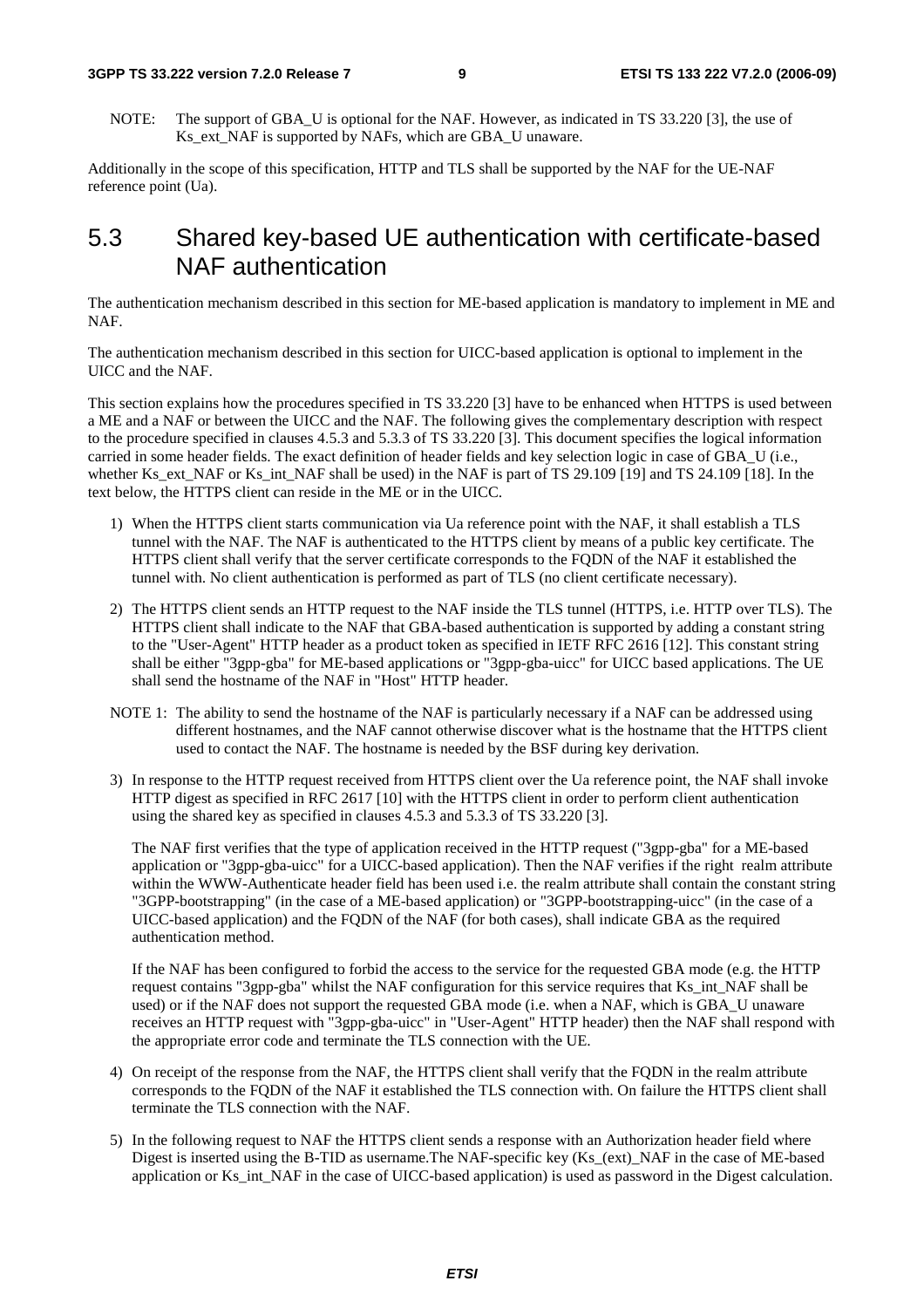6) On receipt of this request the NAF shall verify the value of the password attribute by means of the NAF-specific key (Ks (ext) NAF or Ks int NAF) retrieved from BSF over Zn using the B-TID received as user name attribute in the query.

If the NAF has requested a USS, and the USS indicates to the NAF that the Ks\_int\_NAF shall be used for HTTPS, then the NAF shall only accept the use of Ks\_int\_NAF as the NAF specific key. Therefore, if the Ks (ext) NAF was used as the NAF specific key with the HTTPS client, then the NAF shall respond with the appropriate error code and terminate the TLS connection with the UE. For information on usage of USS see Annex C in TS 33.220 [3].

- 7) After the completion of step 6), UE and NAF are mutually authenticated as the TLS tunnel endpoints.
- NOTE 2: RFC 2617 [10] mandates in section 3.3 that all further HTTP requests to the same realm must contain the Authorization request header field, otherwise the server has to send a new "401 Unauthorized" with a new WWW-Authenticate header. In principle it is not necessary to send an Authorization header in each new HTTP request for security reasons as long as the TLS tunnel exists, but this would not conform to RFC 2617 [10].

In addition, there may be problems with the lifetime of a TLS session, as the TLS session may time-out at unpredictable (at least for the UE) times, so any request sent by UE can be the first request inside a newly established TLS tunnel requiring the NAF to re-check user credentials.

It shall be possible for the AP/AS to request a re-authentication of an active UE, see clauses 4.5.3 and 5.3.3 of TS 33.220 [11],.

### 5.3.1 TLS profile

The UE and the NAF shall support the TLS version as specified in RFC 2246 [6] and WAP-219-TLS [14] or higher. Earlier versions are not allowed.

NOTE 1: The management of Root Certificates is out of scope of this Technical Specification.

The UE and the NAF shall support the server\_name TLS extension. All other TLS extensions as specified in RFC 3546 [8] are optional for implementation.

NOTE 2: If the NAF is doing virtual name based hosting (e.g. in the case of authentication proxy, see Annex A), the NAF needs to either have a TLS server certificate that contains all the hostnames that the NAF can be addressed with (i.e. virtual hostnames), or have one TLS server certificate for each of the hostnames mentioned above. In the latter case, the server name extension is needed because the NAF needs to be able to select the correct TLS server certificate.

### 5.3.1.1 Protection mechanisms

The UE shall support the CipherSuite TLS\_RSA\_ WITH\_3DES\_EDE\_CBC\_SHA and the CipherSuite TLS\_RSA\_WITH\_AES\_128\_CBC\_SHA. All other Cipher Suites as defined in RFC 2246 [6] and RFC 3268 [7] are optional for implementation for the UE.

The NAF shall support the CipherSuite TLS\_RSA\_ WITH\_3DES\_EDE\_CBC\_SHA the CipherSuite TLS\_RSA\_WITH\_RC4\_128\_SHA and the CipherSuite TLS\_RSA\_WITH\_AES\_128\_CBC\_SHA. All other Cipher Suites as defined in RFC 2246 [6] and RFC 3268 [7] are optional for implementation for the NAF.

Cipher Suites with NULL encryption may be used. The UE shall always include at least one cipher suite that supports encryption during the handshake phase.

Cipher Suites with NULL integrity protection (or HASH) are not allowed.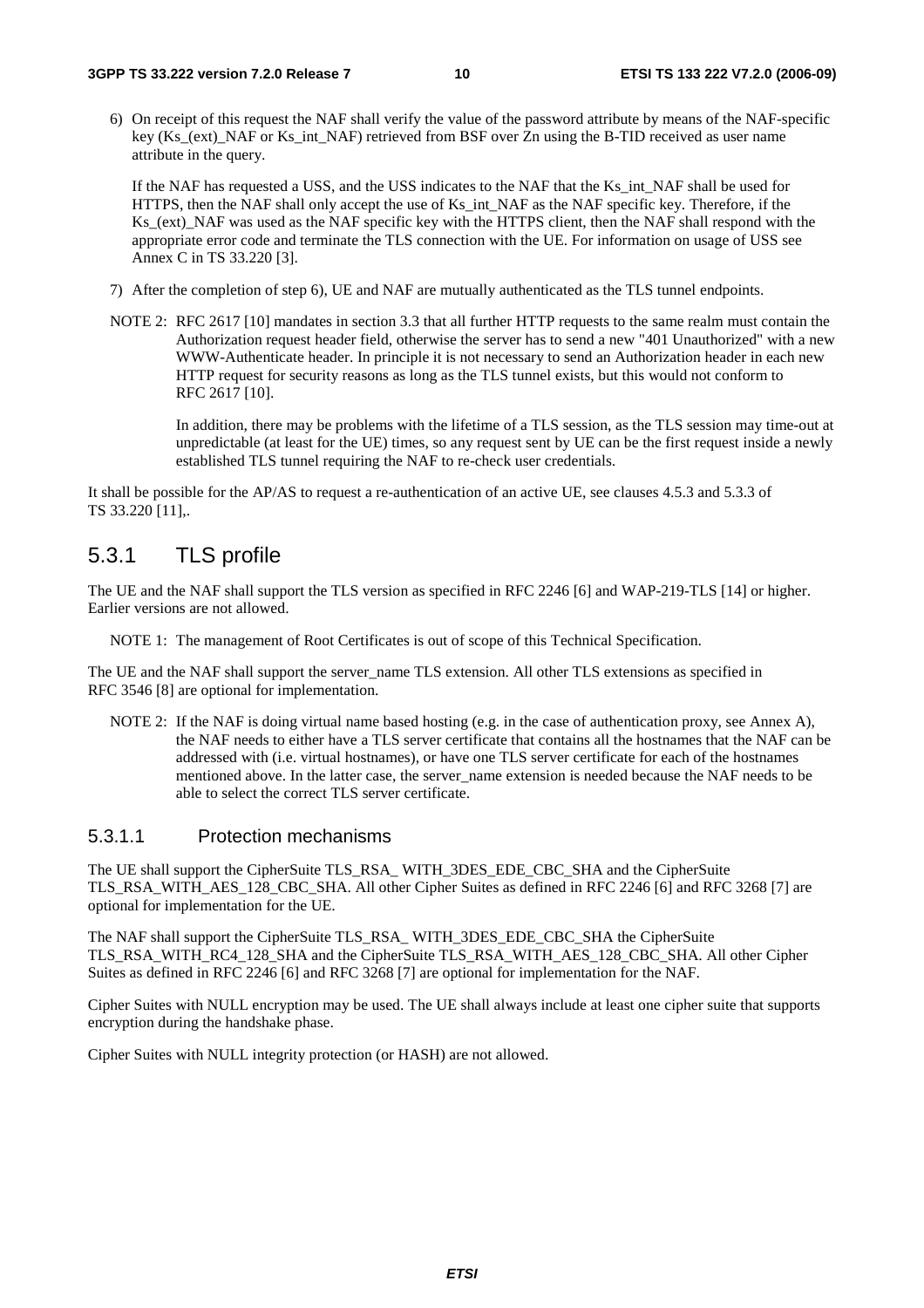#### 5.3.1.2 Key agreement

The Key exchange method shall not be anonymous. Hence the following cipher suites as defined in RFC 2246 [6] are not allowed for protection of a session:

- CipherSuite TLS\_DH\_anon\_EXPORT\_WITH\_RC4\_40\_MD5
- CipherSuite TLS\_DH\_anon\_WITH\_RC4\_128\_MD5
- CipherSuite TLS\_DH\_anon\_EXPORT\_WITH\_DES40\_CBC\_SHA
- CipherSuite TLS\_DH\_anon\_WITH\_DES\_CBC\_SHA
- CipherSuite TLS\_DH\_anon\_WITH\_3DES\_EDE\_CBC\_SHA

#### 5.3.1.3 Authentication of the AP/AS

The AP/AS is authenticated by the Client as specified in WAP-219-TLS [14], which in turn is based on RFC 2246 [6].

The AP/AS certificate profile shall be based on WAP Certificate and CRL Profile as defined in WAP 211 WAPCert [17].

#### 5.3.1.4 Authentication Failures

If the UE receives a Server Hello Message from the AP/AS that requests a Certificate then the UE shall respond with a Certificate Message containing no Certificate if it does not have a certificate. The AP/AS upon receiving this message may respond with a failure alert, however if the AP/AS shall authenticate the UE as configured by the policy of the operator the AP/AS should continue the dialogue and assume that the UE will be authenticated as specified in TS 33.220 [11].

If there is no response within a given time limit from a network initiated re-authentication request an authentication failure has occurred after that the request has been attempted for a limited number of times. This failure can be due to several reasons, e.g. that the UE has powered off or due to that the message was lost due to a bad radio channel. The AP/AS shall then still assume that if a TLS session is still valid that it can be re-used by the UE at a later time. Should then the UE re-use an existing session then the AP/AS shall re-authenticate the UE and not give access to the AP/AS unless the authentication was successful.

#### 5.3.1.5 Set-up of Security parameters

The TLS Handshake Protocol negotiates a session, which is identified by a Session ID. The Client and the AP/AS shall allow for resuming a session. This facilitates that a Client and Server may resume a previous session or duplicate an existing session. The lifetime of a Session ID is maximum 24 hours. The Session ID shall only be used under its lifetime and shall be considered by both the Client and the Server as obsolete when the Lifetime has expired.

#### 5.3.1.6 Error cases

The AP/AS shall consider the following cases as a fatal error:

- if the received ciphersuites only includes all or some of the ciphersuites in clause 5.3.1.2;
- if the received ciphersuites do not include any integrity protection.

### 5.4 Shared key-based mutual authentication between UE and **NAF**

The authentication mechanism described in this section for ME-based application is optional to implement in ME and NAF.

The authentication mechanism described in this section for UICC-based application is optional to implement in UICC and NAF.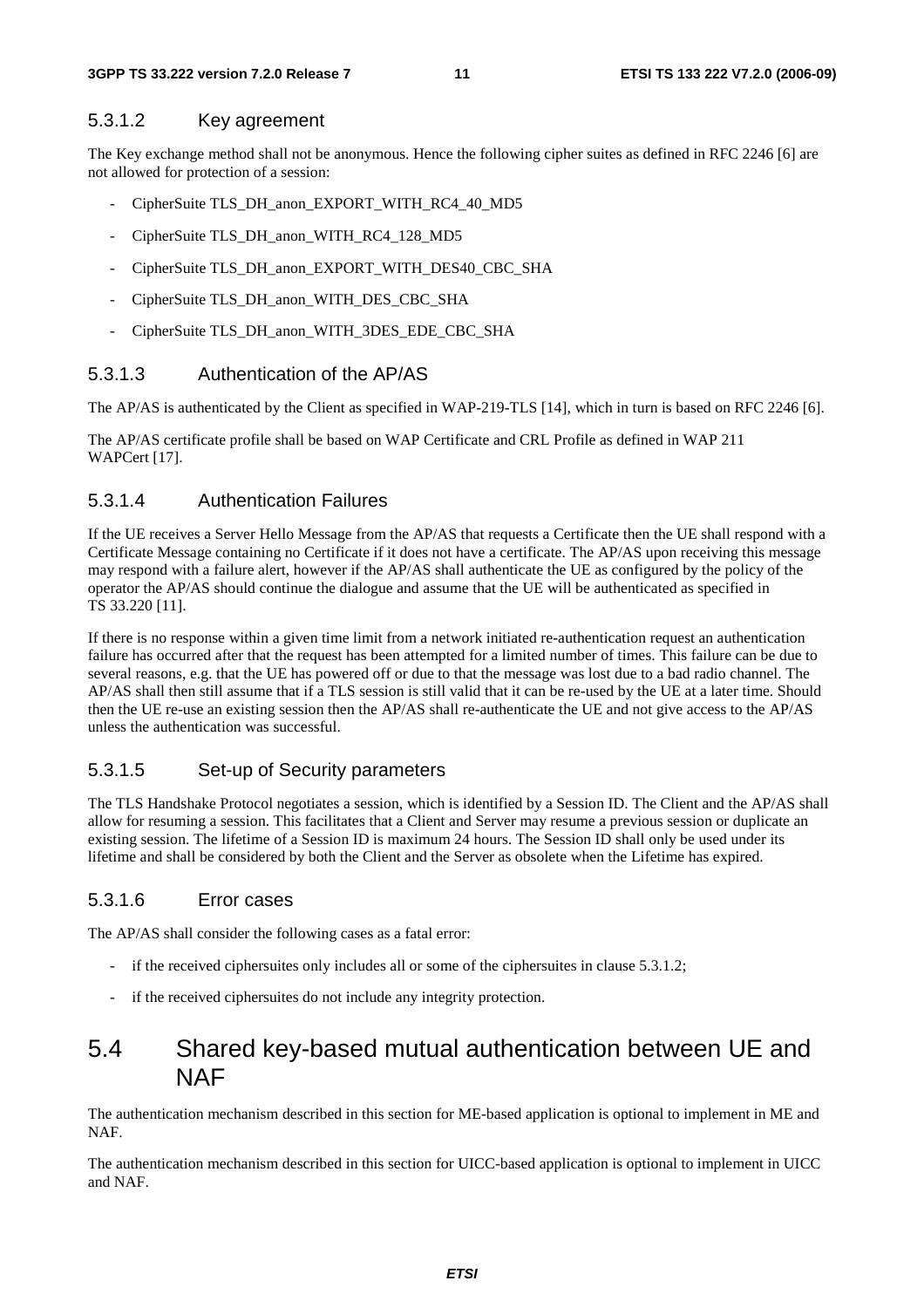The HTTP client and server may authenticate each other based on the shared key generated during the bootstrapping procedure. The shared key shall be used as a master key to generate TLS session keys, and also be used as the proof of secret key possession as part of the authentication function. The exact procedure is specified in Pre-Shared Key Ciphersuites for Transport Layer Security (TLS) [15].

This section explains how a GBA-based shared secret that is established between the UE and the BSF as specified in TS 33.220 [3] is used with Pre-Shared Key (PSK) Ciphersuites for TLS as specified in [15]. The HTTPS client may reside in the ME or in the UICC. In former case, Ks\_(ext)\_NAF shall be used to establish the TLS session keys. In latter case, Ks\_int\_NAF shall be used to establish the TLS session keys.

- 1. When an UE contacts a NAF, it may indicate to the NAF that it supports PSK-based TLS by adding one or more PSK-based ciphersuites to the ClientHello message. The UE shall include ciphersuites other than PSK-based ciphersuites in the ClientHello message. The UE shall send the hostname of the NAF using the server\_name extension to the ClientHello message as specified in IETF RFC 3546 [8].
- NOTE 1: The ability to send the hostname of the NAF is particularly necessary if a NAF can be addressed using different hostnames, and the NAF cannot otherwise discover what is the hostname that the UE used to contact the NAF. The hostname is needed by the BSF during key derivation.
- NOTE 2: When the UE adds one or more PSK-based ciphersuites to the ClientHello message, this can be seen as an indication that the UE supports PSK-based TLS. If the UE supports PSK-based ciphersuites but not GBAbased authentication, the TLS handshake will fail if the NAF selected the PSK-based ciphersuite and suggested to use GBA (as described in step 2). In this case, the UE should attempt to establish the TLS tunnel with the NAF without including PSK-based ciphersuites to the CientHello message, according to the procedure specified in clause 5.3. This note does not limit the use of PSK TLS to HTTP-based services.
- 2. If the NAF is willing to establish a TLS tunnel using a PSK-based ciphersuite, it shall select one of the PSKbased ciphersuites offered by the UE, and send the selected ciphersuite to the UE in the ServerHello message.

The NAF shall send the ServerKeyExchange message with a list of PSK-identity hints. A constant string "3GPPbootstrapping" is used as PSK-identity hint to indicate that the local configuration in the NAF i.e. that the NAF accepts that Ks (ext) NAF is used establish the TLS session keys. A constant string "3GPP-bootstrapping-uicc" is used as PSK-identity hint to indicate that the local configuration in the NAF accepts that Ks\_int\_NAF is used to establish the TLS sessions keys. One of these PSK-identity hints shall be present in the ServerKeyExchange message, and it shall indicate the GBA as the required authentication method. If the local configuration in the NAF allows both authentication methods to be used to access its service then the ServerKeyExchange message shall include both of the PSK-identity hints, i.e., one identity hint contains the constant string "3GPPbootstrapping" and the other contains "3GPP-bootstrapping-uicc". Also other PSK-identity hints may be supported, however, they are out of the scope of this specification. The NAF finishes the reply to the UE by sending a ServerHelloDone message.

- NOTE 3: If the NAF does not wish to establish a TLS tunnel using a PSK-based ciphersuite, it shall select a non-PSK-based ciphersuite and continue TLS tunnel establishment based on the procedure described either in clause 5.3 or clause 5.5.
- 3. The UE shall use a GBA-based shared secret for PSK TLS, if the NAF has sent a ServerHello message containing a PSK-based ciphersuite, and a ServerKeyExchange message containing a constant string "3GPPbootstrapping", or "3GPP-bootstrapping-uicc", or both as the PSK identity hint. If the UE does not have a valid GBA-based shared secret it shall obtain one by running the bootstrapping procedure with the BSF over the Ub reference point as specified in TS 33.220 [3].

 If the HTTPS client resides in the ME, Ks\_(ext)\_NAF shall be used as the GBA shared key. If the HTTPS client resides in the UICC, Ks\_int\_NAF shall be used as the GBA shared key.

The UE derives the TLS premaster secret from the NAF specific key (Ks (ext) NAF if the initiating HTTPS client resides on the ME or Ks\_int\_NAF if the initiating HTTP client resides on the UICC) as specified in RFC 4279 [15].

 The UE shall send a ClientKeyExchange message. The PSK identity in the ClientKeyExchange message shall include a prefix indicating the PSK-identity name space that was selected (i.e. "3GPP-bootstrapping-uicc" or "3GPP-bootstrapping"), and the B-TID. The prefix shall match one of the PSK-identity hints that NAF offered in ServerKeyExchange message. The precise format of the PSK identity is specified in TS 24.109 [18]. The UE concludes the TLS handshake by sending the ChangeCipherSuite and Finished messages to the NAF.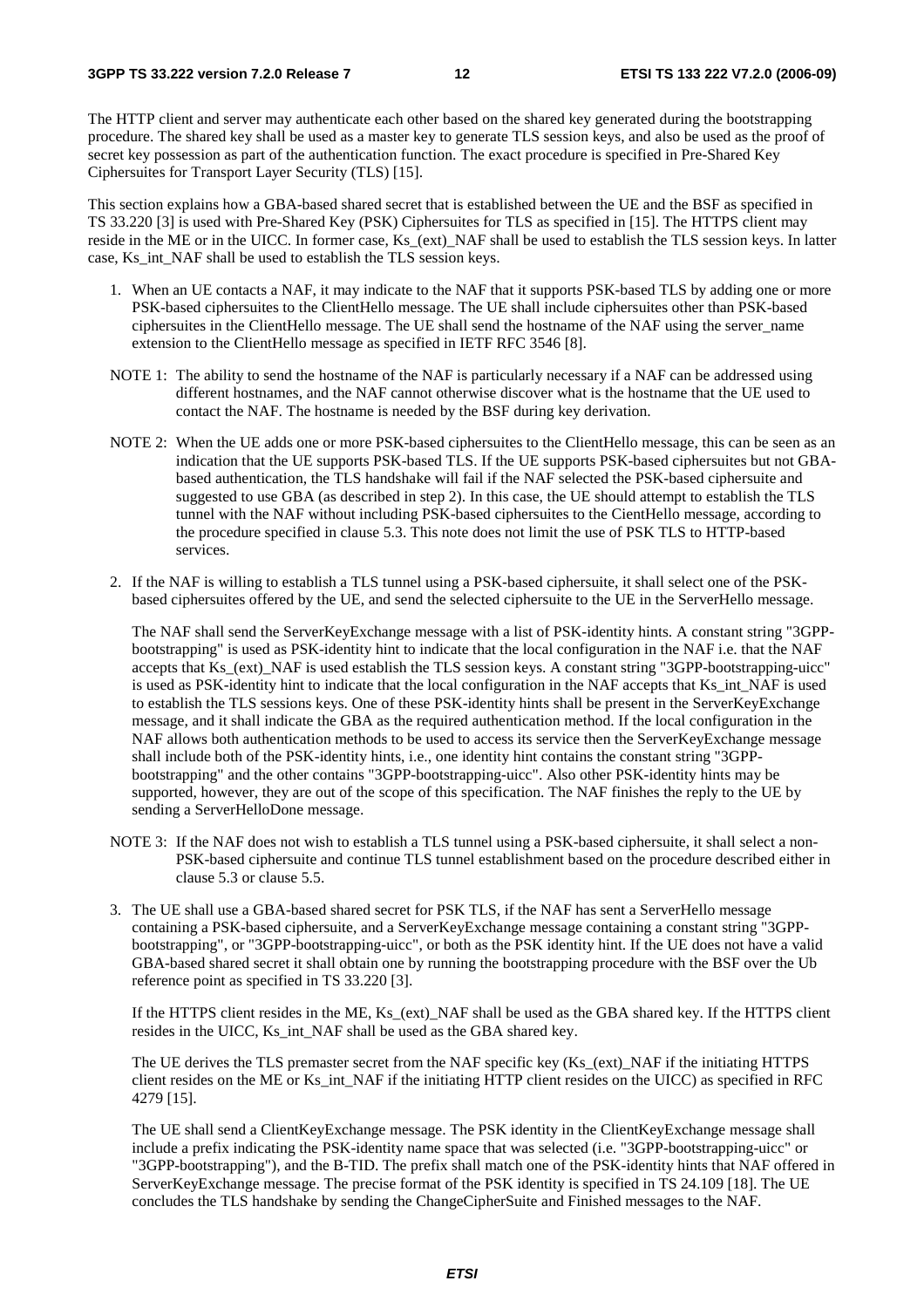4. If the NAF receives the "3GPP-bootstrapping" prefix and the B-TID in the ClientKeyExchange messages it fetches the NAF specific shared secret (Ks\_(ext)\_NAF) from the BSF using the B-TID, else the NAF receives the "3GPP-bootstrapping-uicc" prefix and the B-TID in the ClientKeyExchange messages it fetches the NAF specific shared secret (Ks\_int\_NAF) from the BSF using the B-TID.

If the NAF has requested a USS, and the USS indicates to the NAF that only the Ks int NAF shall be allowed, then the NAF shall only accept the Ks int NAF as the NAF specific key. If the Ks (ext) NAF was used as the NAF specific key, the NAF shall respond with the appropriate error code and terminate the TLS connection with the UE.

The NAF derives the TLS premaster secret from the NAF specific key (Ks\_(ext)\_NAF or Ks\_int\_NAF) as specified in [15].

The NAF concludes the TLS handshake by sending the ChangeCipherSuite and Finished messages to the UE.

The UE and the NAF have established a TLS tunnel using GBA-based shared secret, and then may start to use the application level communication through this tunnel.

### 5.4.1 TLS Profile

If the PSK TLS based authentication mechanism is supported, the HTTPS client in the UE or the NAF shall support the TLS version as specified in RFC 2246 [6], WAP 219 TLS [14], PSK TLS [15], or higher. Earlier versions are not allowed.

The HTTPS client in the UE and the NAF shall support the server name TLS extension. All other TLS extensions as specified in RFC 3546 [8] are optional for implementation.

NOTE: If the NAF is doing virtual name based hosting (e.g. in the case of authentication proxy, see Annex A), the NAF needs to be able to discover the correct server name to indicate the correct NAF\_ID to the BSF. Otherwise the BSF is not able derive the correct NAF specific keys.

#### 5.4.1.1 Protection mechanisms

The UE shall support the CipherSuite TLS\_PSK\_WITH\_3DES\_EDE\_CBC\_SHA and the CipherSuite TLS\_PSK\_WITH\_AES\_128\_CBC\_SHA. All other Cipher Suites as defined in PSK TLS [15] are optional for implementation for the UE.

The NAF shall support the CipherSuite TLS\_PSK\_WITH\_3DES\_EDE\_CBC\_SHA, the CipherSuite TLS\_PSK\_WITH\_RC4\_128\_SHA and the CipherSuite TLS\_PSK\_WITH\_AES\_128\_CBC\_SHA. All other Cipher Suites as defined in PSK TLS [15] are optional for implementation for the NAF.

Cipher Suites with NULL encryption may be used. The UE shall always include at least one cipher suite that supports encryption during the handshake phase.

Cipher Suites with NULL integrity protection (or HASH) are not allowed.

#### 5.4.1.2 Authentication of the AP/AS

The AP/AS is authenticated by the Client as specified in PSK TLS [15].

#### 5.4.1.3 Authentication Failures

If there is no response within a given time limit from a network initiated re-authentication request an authentication failure has occurred after that the request has been attempted for a limited number of times. This failure can be due to several reasons, e.g. that the UE has powered off or due to that the message was lost due to a bad radio channel. The AP/AS shall then still assume that if a TLS session is still valid that it can be re-used by the UE at a later time. Should then the UE re-use an existing session then the AP/AS shall re-authenticate the UE and not give access to the AP/AS unless the authentication was successful.

If the AP/AS, acting as NAF, has requested a USS, and the USS indicates to the NAF that only the Ks\_int\_NAF shall be allowed, then the NAF shall only accept the Ks\_int\_NAF as the NAF specific key therefore if the Ks\_(ext)\_NAF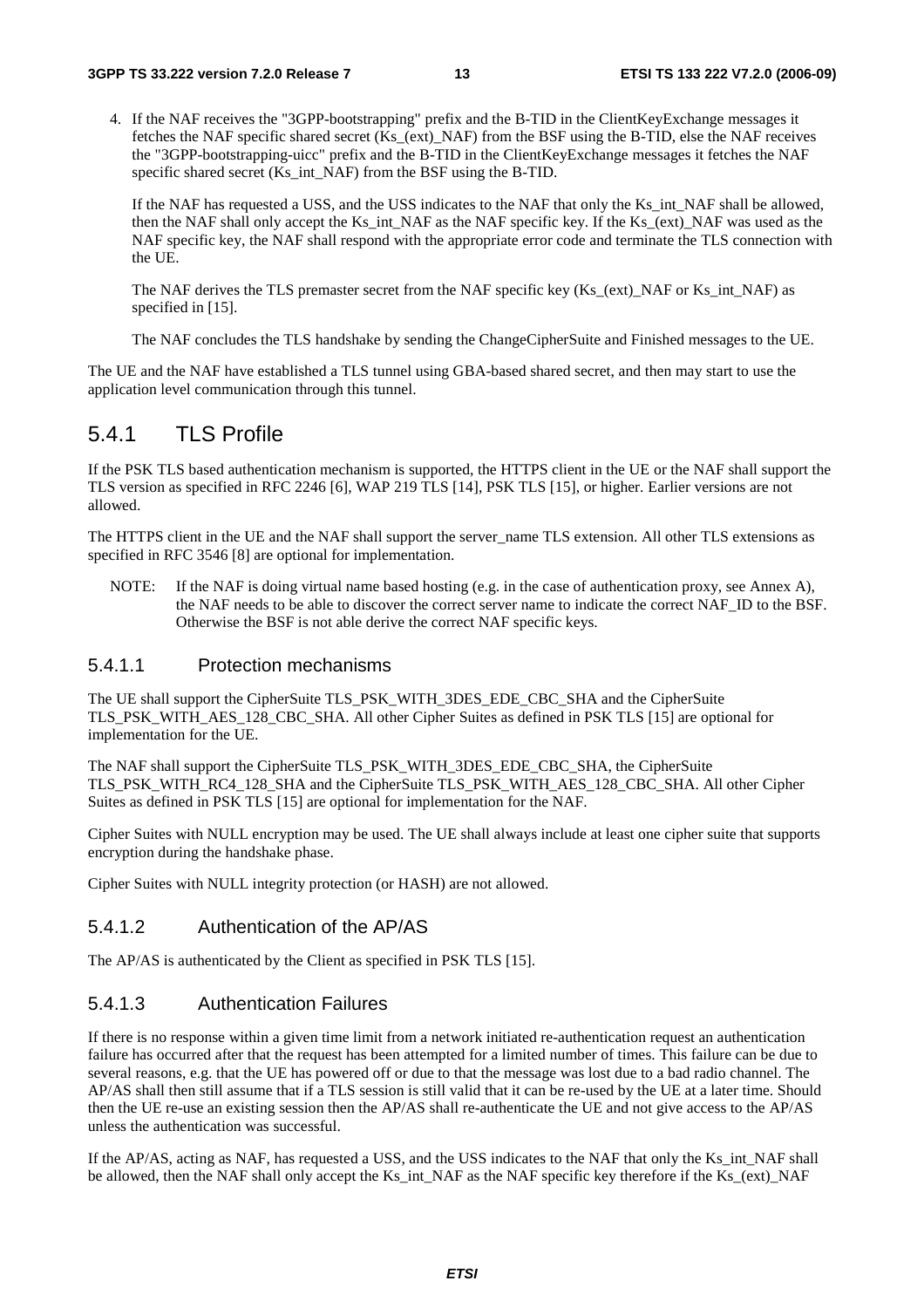was used as the NAF specific key, then the NAF shall respond with the appropriate error code and terminate the TLS connection with the UE.

### 5.4.1.4 Set-up of Security parameters

The TLS Handshake Protocol negotiates a session, which is identified by a Session ID. The Client and the AP/AS shall allow for resuming a session. This facilitates that a Client and Server may resume a previous session or duplicate an existing session. The lifetime of a Session ID is the lifetime of the GAA shared secret or maximum of 24 hours. The Session ID shall only be used under its lifetime and shall be considered by both the Client and the Server as obsolete when the Lifetime has expired.

### 5.5 Certificate based mutual authentication between UE and application server

The authentication mechanism described in this section is optional to implement in UE and AS.

The certificate based mutual authentication between an UE and an application server shall be based on TLS as specified in IETF RFC 2246 [6] and IETF RFC 3546 [8].

Annex B of this specification provides guidance on certificate mutual authentication between UE and application server.

# 6 Use of Authentication Proxy

An Authentication Proxy (AP) is an HTTP proxy which takes the role of a NAF for the UE. It handles the TLS security relation with the UE and relieves the application server (AS) of this task. Based on GBA the AP can assure the ASs that the request is coming from an authorized subscriber of the MNO.

### 6.1 Architectural view



#### **Figure 2: Environment and reference points of AP**

The use of an authentication proxy (AP) is fully compatible with the architecture specified in TS 33.220 [3] and in clauses 4 and 5 of this specification. When an AP is used in this architecture, the AP takes the role of a NAF. When an HTTPS request is destined towards an application server (AS) behind an AP, the AP terminates the TLS tunnel and performs UE authentication. The AP proxies the HTTP requests received from UE to one or many application servers. The AP may add an assertion of identity of the subscriber for use by the AS, when the AP forwards the request from the UE to the AS.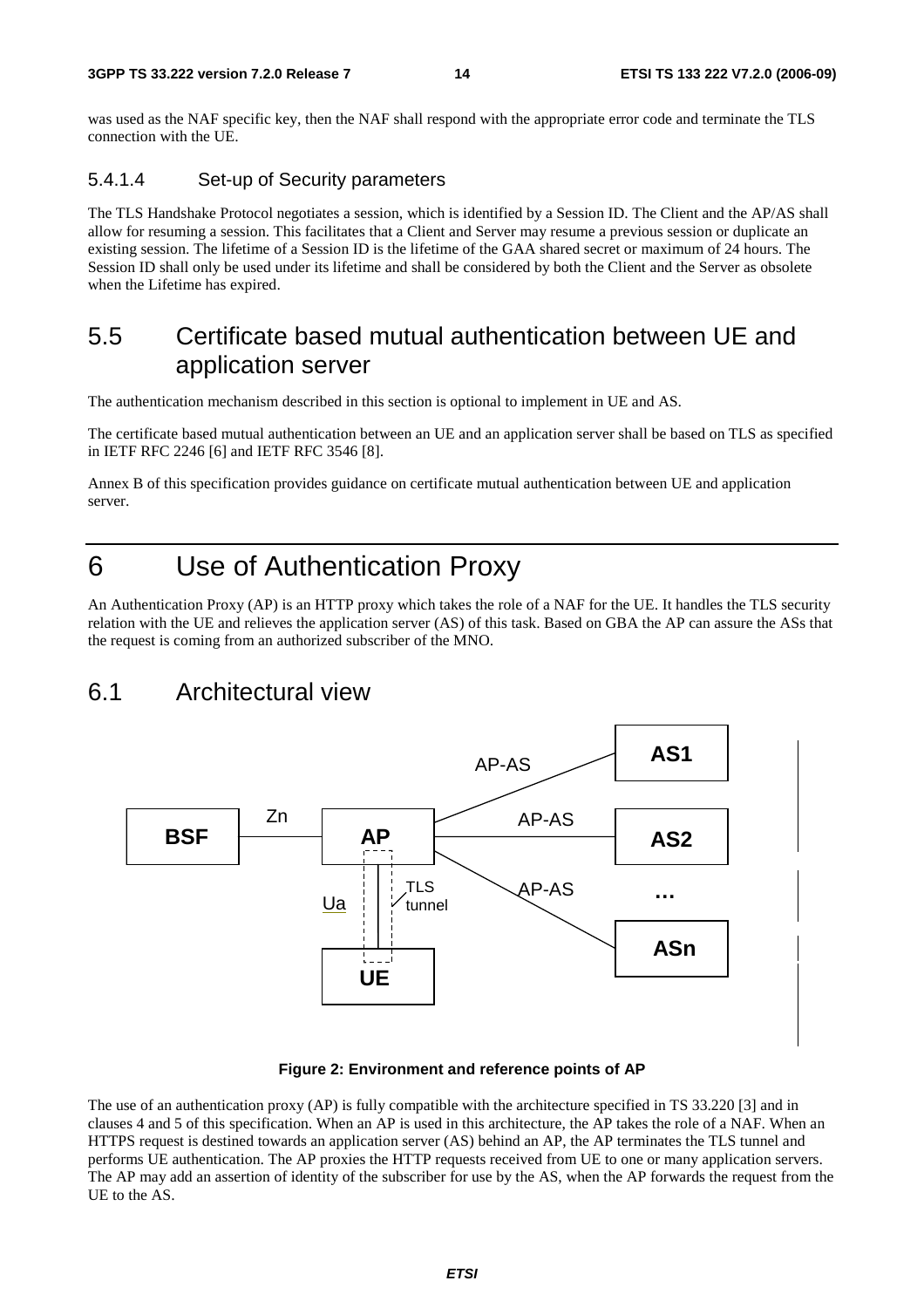NOTE: As an example, the following condition allows accessing multiple application servers AS(s) through one shared TLS tunnel (over the Ua interface)  $AS_n$  hostname = AP hostname = NAF\_ID (e.g.: *services.operator.com*). There might be alternative ways to access multiple ASs behind an AP.

Figure 3 presents an architectural view of using Authentication Proxy, for example, for IMS SIP based services. The UE shall manipulate own data such as groups, through the Ua/Ut reference point. The reference point Ut specified in TS 23.002 [1] shall be applicable to data manipulation of IMS based SIP services, such as Presence, Messaging and Conferencing services. The stage 1 requirements are specified in TS 22.250 [2].



#### **Figure 3: The architectural view using Authentication Proxy for IMS SIP based services**

Management of UE identities is described in clause 6.5.

Annex A contains further guidance on technical solutions for authentication proxies.

### 6.2 Requirements and principles

The authentication proxy may reside between the UE and the AS as depicted in figure 2. The usefulness of an Authentication Proxy may be to reduce the consumption of authentication vectors and/or to minimize SQN synchronization failures. Also the AP relieves the AS of security tasks.

The following requirements apply for the use of an Authentication Proxy:

- authentication proxy shall be able to authenticate the UE using the means of Generic Bootstrapping Architecture, as specified in TS 33.220 [3];
- if the application server requires an authenticated identity of the UE the authentication proxy shall send it to the application server belonging to the trust domain with every HTTP request;
- if required, the authentication proxy may not reveal the authenticated identity of the UE to the application server not belonging to the trust domain;
- the authenticated identity management mechanism shall not prevent the application server to use an appropriate session management mechanisms with the client;
- the UE shall be able to create multiple parallel HTTP sessions via the authentication proxy towards different application servers;

NOTE 1: The used session management mechanism is out of the scope of 3GPP specifications.

- NOTE 2: One motivation for having AP between UE and AS's is to minimize the number of TLS connections. However, there are situations when UE and AP may end-up having parallel TLS connections, e.g. if two applications in the UE are not able to share the same TLS connection.
- implementation of check of asserted user identity in the AS is optional;
- activation of transfer of asserted user identity shall be configurable in the AP on a per AS basis.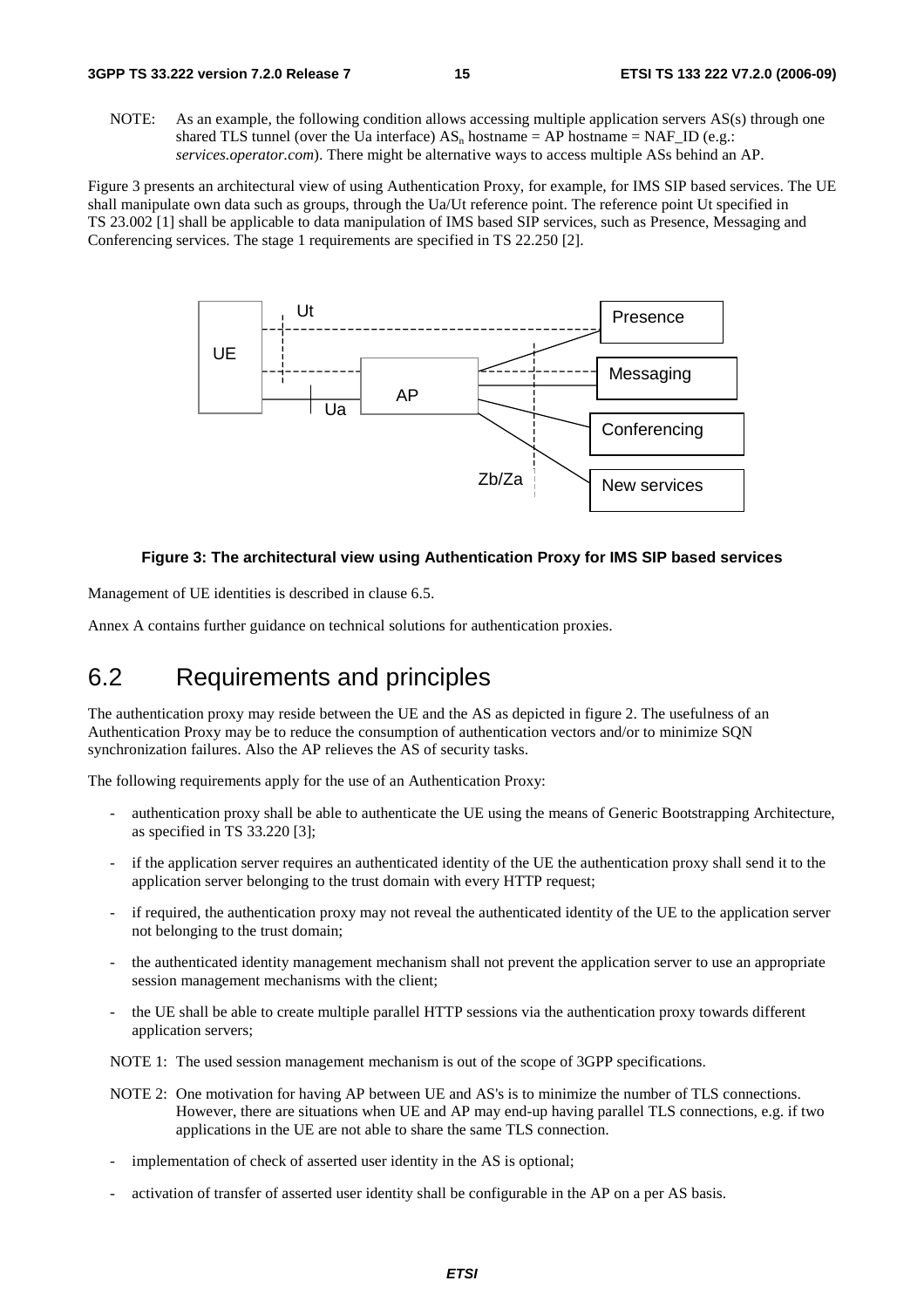The use of an authentication proxy should be such that there is no need to manage the authentication proxy configuration in the UE.

NOTE 3: This requirement implies that the authentication proxy should be a reverse proxy in the following sense: A reverse proxy is a web server system that is capable of serving web pages sourced from other web servers - in addition to web pages on disk or generated dynamically by CGI - making these pages look like they originated at the reverse proxy.

## 6.4 Reference points

### 6.4.1 Ua reference point

The Ua reference point is standardised in specification TS 33.220 [3] and in clauses 4 and 5 of this specification.

- NOTE: The optional introduction of an AP has advantages which are stated elsewhere. However, the following consequences should be taken into account to decide whether an AP is to be used:
	- The AP terminates TLS and HTTP digest. This relieves the AS of the burden to handle TLS and HTTP digest, but it should be noted that then the UE is not able to establish an additional end-to-end TLS tunnel to the AS, nor can the UE additionally authenticates itself to AS by use of client authentication within TLS. Furthermore, if GBA authentication uses HTTP Digest Authentication, then the UE cannot use Basic or Digest Authentication directly with AS.

### 6.4.2 AP-AS reference point

The HTTP protocol is run over the AP-AS reference point.

Confidentiality and integrity protection can be provided for the reference point between the AP and the AS using NDS/IP mechanisms as specified in TS 33.210 [13]. For traffic between different security domains, the Za reference point shall be operated. For traffic inside a security domain, it is up to the operator to decide whether to deploy the Zb reference point. As AP terminates the TLS tunnel from UE, also a TLS tunnel is possible.

The AP may support the transfer of an identity of the UE authenticated by the AP from AP to AS in a standardised format. The format of this information element in the HTTP request header is left to stage 3 specifications.

# 6.5 Management of UE identity

Different ASs need different kinds of authentication information. To support the requirements of different servers, the AP needs to perform authentication with varying granularity and with varying degree of assertion to the AS. The authentication and the corresponding assertion is therefore AS specific and has to be configured in the AP per AS.

### 6.5.1 Granularity of Authentication and Access Control by AP

The AP is configured per AS if the particular application or applications served by the AS is in need of an application specific user security setting, see definitions in TS 33.220 [3]. This user security setting may contain the public user identities in the authentication part of the USS. The authorisation part of the USS may contain indications, which of the applications residing on the AP, and the Application Servers behind the AP, a user is allowed to access.

### 6.5.1.1 Authorised Participant of GBA

The AP checks that the UE is an authorised participant of GBA. Access is granted on success of the basic GBA mechanism, i.e. the HTTPS client in the UE sends a valid B-TID and performs digest authentication with the NAF specific keys received from BSF.

The AP is configured not to request an application specific user security setting from BSF for the AS named in the request. Depending on configuration of BSF the AP may receives the private user identity (IMPI) from BSF.

This case shall be supported by AP.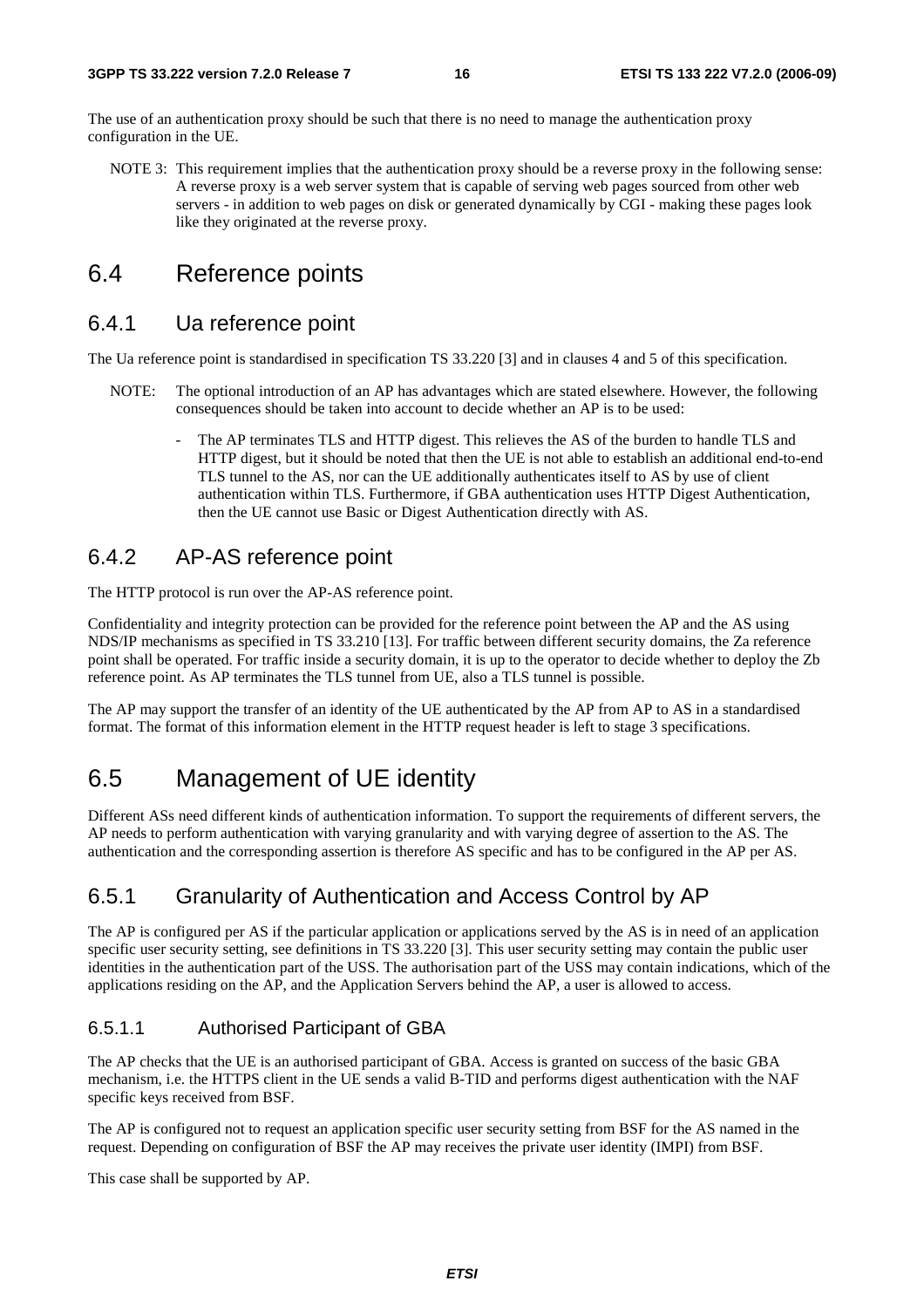NOTE: This case may apply when all subscribers of an operator, but no other users, are allowed access to operator defined services. The BSF may not send the IMPI out of privacy considerations or because the AP does not need it. If the BSF does not send the IMPI to the AP, the user remains anonymous towards the AP; or more precisely, the B-TID functions as a temporary user pseudonym.

#### 6.5.1.2 Authorised User of Application

The AP is configured to request an application specific user security setting from the BSF. Depending on the policy of the BSF, the AP receives the application specific user security setting and the private user identity (IMPI) from the BSF. Access is granted if allowed according to the application specific user security setting received from BSF.

The AP may do further checks on user inserted identities in the HTTP request if required according to clause 6.5.2.4.

This case shall be supported by AP.

NOTE: If there is no application specific user security setting configured for an application, this case reduces to authentication according to clause 6.5.1.1.

### 6.5.2 Transfer of Asserted Identity from AP to AS

The AP is configured per AS to perform authentication and access control according to one of the following subclauses: if required in the subclause, the user identity is transferred to AS in every HTTP request proxied to AS.

### 6.5.2.1 Authorised Participant of GBA

The AP checks that the UE is an authorised participant of GBA. If the authentication of the UE by the AP fails, the AP does not forward the request of the UE to the AS.

This case shall be supported by AP.

NOTE: This case simply implies that the NAF checks that the user is known to, and has established a valid key, with the BSF, according to the GBA procedures described in TS 33.220 [3].

### 6.5.2.2 Authorised User of Application Anonymous to AS

The AP checks that the UE is an authorised user of the application according to application specific user security setting received from BSF. No user identity shall be transferred to AS.

This case shall be supported by AP.

### 6.5.2.3 Authorised User of Application with Transferred Identity asserted to AS

The AP checks that the UE is an authorised user of the application. The user identity (or user identities) received from the BSF shall be transferred to AS. Based on AS-specific configuration of the AP, any authorization flags existing in application-specfic user security settings shall also be transferred to AS.

Depending on the application specific user security setting and the AS-specific configuration of the AP, the transferred user identity (or identities) may be the private user identity (IMPI), or may be taken from the application specific user security setting (e.g. an IMPU), or may be a pseudonym chosen by AP (e.g. Random, B-TID).

This case may be supported by AP.

- NOTE 1: If the AP is configured to transfer a pseudonym to AS, any binding of this pseudonym to the user identity (e.g. for charging purposes by AS) is out of scope of this specification.
- NOTE 2: If the AP is configured not to request an application specific user security setting from BSF, only the private user identity (IMPI) or a pseudonym may be transferred to AS. In this case any authorised participant of GBA is supposed to be an authorised user of the application.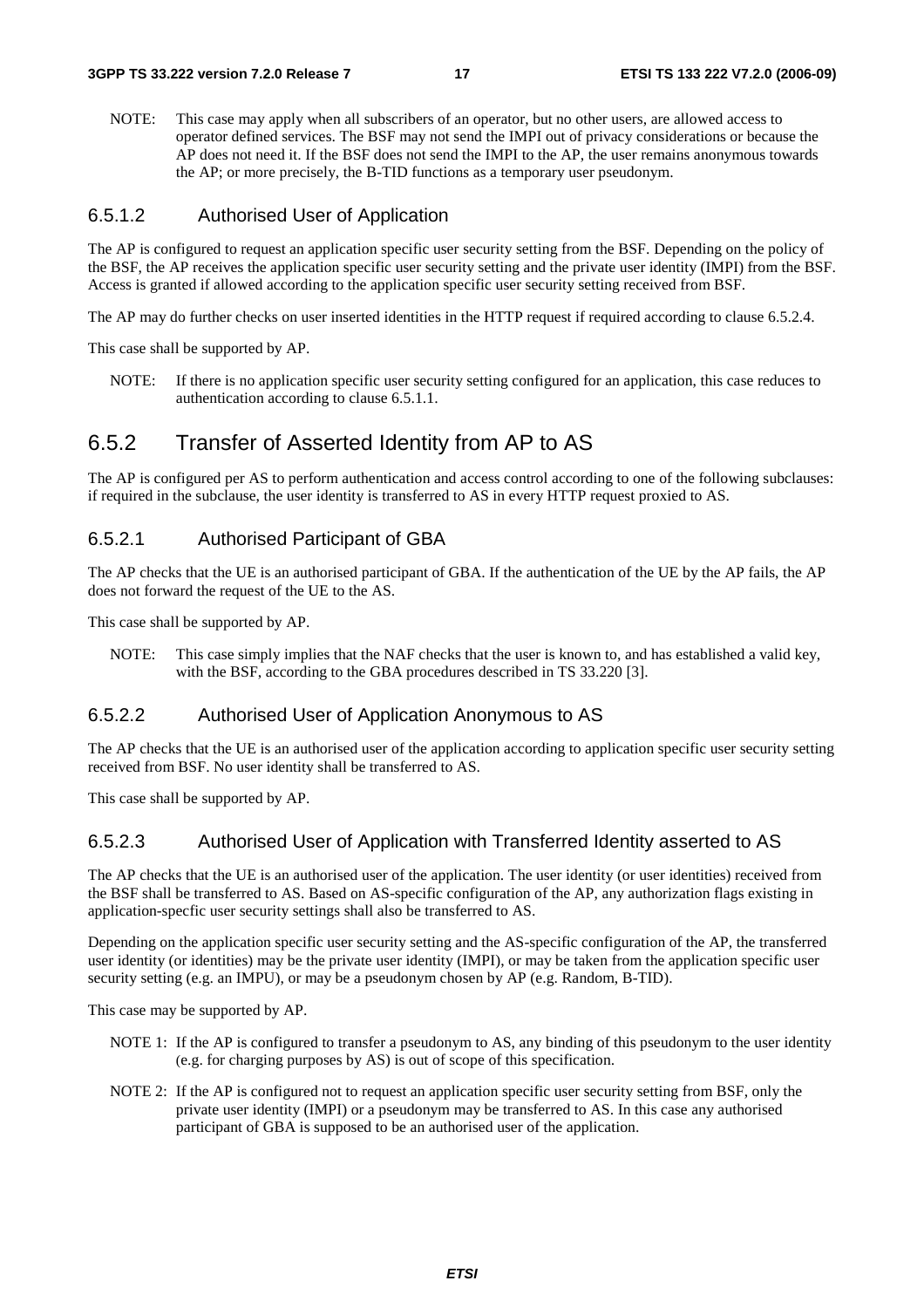### 6.5.2.4 Authorised User of Application with Transferred Identity asserted to AS and Check of User Inserted Identity

This case resembles clause 6.5.2.3 with the following extension:

Based on the user identity received from BSF, the AP authenticates user related identity information elements as sent from UE. These "user inserted identities" may occur within header fields or within the body of the HTTP request.

Depending on application specific user security setting and AS-specific configuration of AP, all user-inserted identities (or a subset thereof) are authenticated by checking against the private user identity (IMPI) or the application specific user security setting.

Depending on the application specific user security setting and the AS-specific configuration of AP, the transferred user identity (or identities) may also be selected from the authenticated user inserted identities.

This case may be supported by AP.

- NOTE 1: If AP authenticates certain or all user related identity information elements of a request, and the AS shall rely on the check of these elements, then a corresponding policy between the AP and the AS needs to be in place between the AP and the AS.
- NOTE 2: Any application specific details are beyond the scope of this document and may be specified within the application, e.g. for Presence in TS 33.141 [5]. This specification does not preclude that any other application specific specifications (e.g. Presence) declare this feature as mandatory in their scope.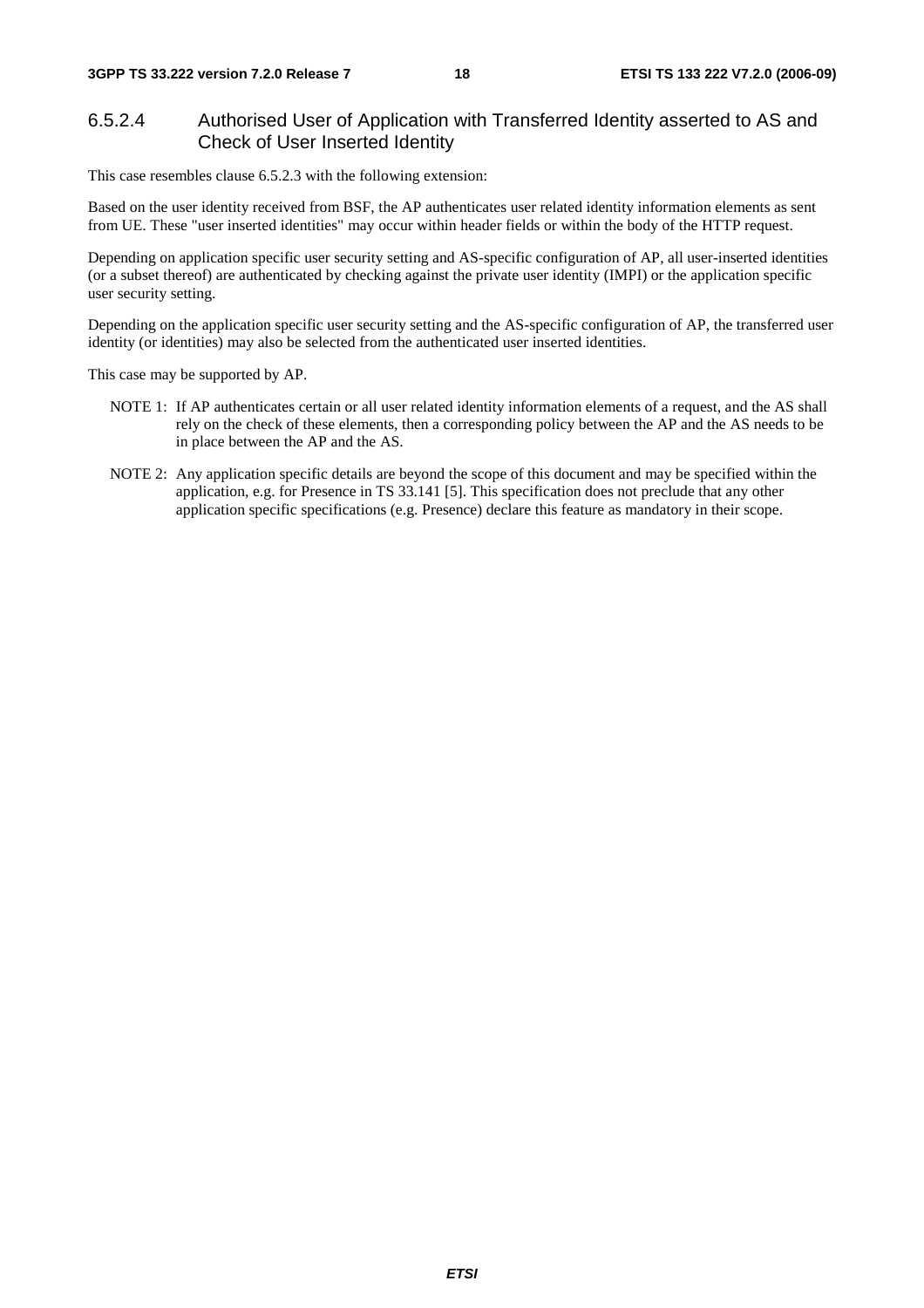# Annex A (informative): Technical Solutions for Access to Application Servers via Authentication Proxy and HTTPS

This annex gives some guidance on the technical solution for authentication proxies so as to help avoid misconfigurations. An authentication proxy acts as reverse proxy which serves web pages (and other content) sourced from other web servers (AS) making these pages look like they originated at the proxy.

To access different hosts with different DNS names on one server (in this case the proxy) the concept of virtual hosts was created.

One solution when running HTTPS is to associate each host name with a different IP address (IP based virtual hosts). This can be achieved by the machine having several physical network connections, or by use of virtual interfaces which are supported by most modern operating systems (frequently called "*ip aliases*"). This solution uses up one IP address per AS and it does not allow the notion of "one TLS tunnel from UE to AP-NAF" for all applications behind a NAF together.

If it is desired to use one IP address only or if "one TLS tunnel for all" is required, only the concept of name-based virtual hosts is applicable. Together with HTTPS, however, this creates problems, necessitating workarounds which may deviate from standard behaviour of proxies and/or browsers. Workarounds, which affect the UE and are not generally supported by browsers, may cause interoperability problems. Other workarounds may impose restrictions on the attached application servers.

To access virtual hosts where different servers with different DNS names are co-located on AP, either of the solutions could be used to identify the host during the handshaking phase:

- Extension of TLS is specified in RFC 3546 [8]. This RFC supports the UE to indicate a virtual host that it intends to connect in the very initial TLS handshaking message (see clause 5.3.1);
- The other alternative is to issue a multiple-identities certificate for the AP. The certificate will contain identities of AP as well as each server that rely on AP's proxy function. The verification of this type of certificate is specified in RFC 2818 [9].

Either approach may be chosen by the operator who operates the authentication proxy.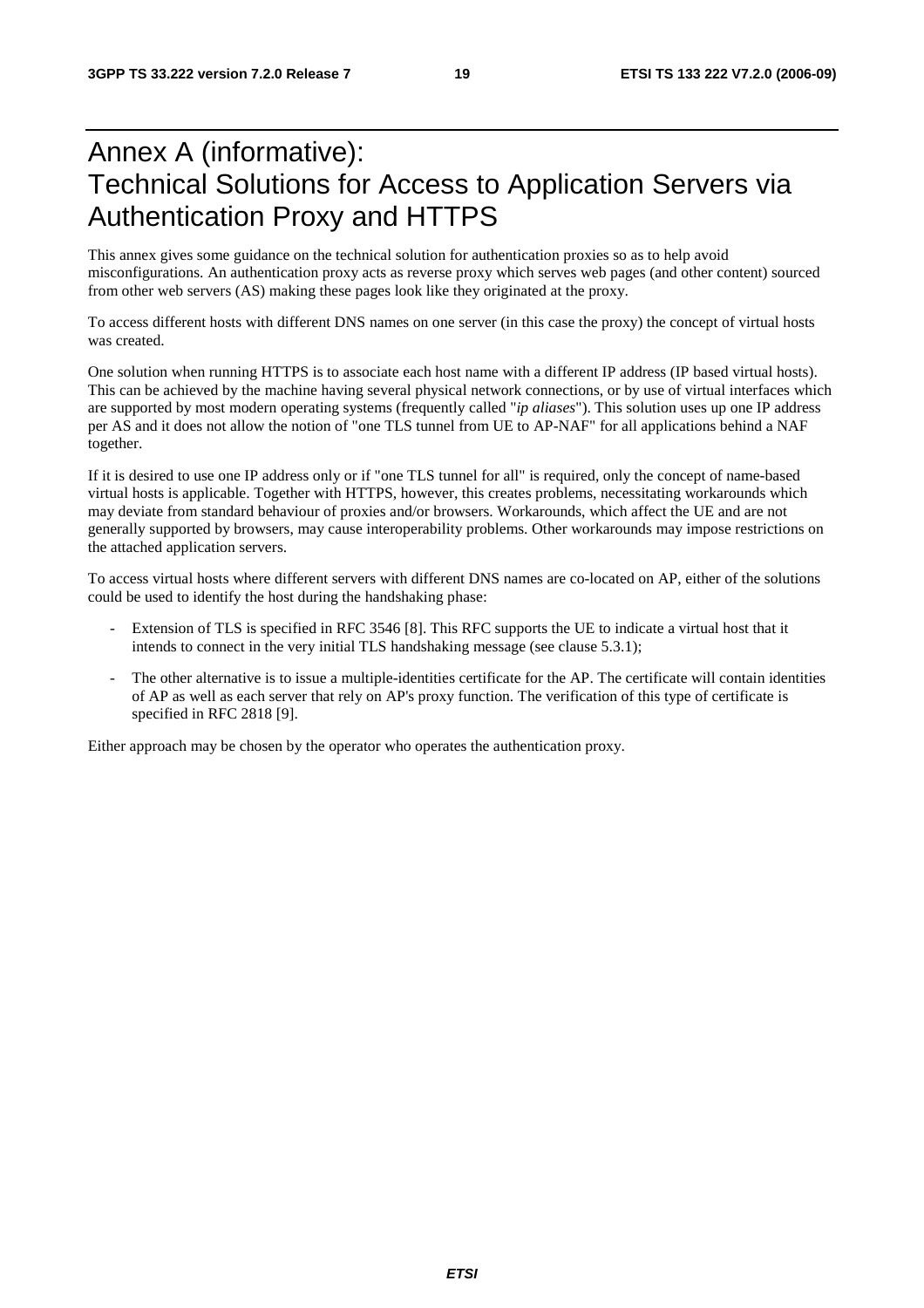# Annex B (informative): Guidance on Certificate-based mutual authentication between UE and application server

This section explains how subscriber certificates (see TS 33.221 [16]) are used in certificate-based mutual authentication between a UE and an application server. The certificate-based mutual authentication between a UE and an application server shall be based TLS as specified in IETF RFC 2246 [6] and IETF RFC 3546 [8].

When a UE and an application server (AS) want to mutually authenticate each other based on certificates, the UE has previously enrolled a subscriber certificate as specified in TS 33.221 [16]. After UE is in the possession of the subscriber certificate it may establish a TLS tunnel with the AS as specified in RFC 2246 [6] and RFC 3546 [8].

The AS may indicate to the UE, that it supports client certificate-based authentication by sending a CertificateRequest message as specified in section 7.4.4 of IETF RFC 2246 [6] during the TLS handshake. This message includes a list of certificate types and a list of acceptable certificate authorities. The AS may indicate to the UE that it supports subscriber certificate-based authentication if the list of acceptable certificate authorities includes the certification authority of the subscriber certificate (i.e. the operator's CA certificate).

The UE may continue with the subscriber certificate-based authentication if the list of acceptable certificate authorities includes the certification authority of the subscriber certificate. This is done by sending the subscriber certificate as the Certificate message as specified in sections 7.4.6 and 7.4.2 of IETF RFC 2246 [6] during the TLS handshake. If the list of acceptable certificate authorities does not include the certification authority of the subscriber certificate, then UE shall send a Certificate message that does not contain any certificates.

NOTE 1: Due to the short lifetime of the subscriber certificate, the usage of the subscriber certificate does not require on-line interaction between the AS and the PKI portal that issued the certificate.

If the AS receives a Certificate message that does not contain any certificates, it can continue the TLS handshake in two ways:

- if subscriber certificate-based authentication is mandatory according to the AS's security policy, it shall response with a fatal handshake failure alert as specified in IETF RFC 2246 [6], or
- if subscriber certificate-based authentication is optional according to AS's security policy, AS shall continue with TLS handshake as specified in IETF RFC 2246 [6].

In the latter case, if the AS has NAF functionality, the NAF may authenticate the UE as specified in clause 5.3 of the present specification, where after establishing the server-authenticated TLS tunnel, the procedure continues from step 4.

- NOTE 2: In order to successfully establish a TLS tunnel between the UE and the AS using certificates for mutual authentication, the UE must have the root certificate of the AS's certificate in the UE's certificate store, and the AS must have the root certificate of the UE's subscriber certificate (i.e. operator's CA certificate) in the AS's certificate store. The root certificate is the root of the certification path, and should be marked trusted in the UE and the AS.
- NOTE 3: In order to enable access to an AS in a visited network with subscriber certificates requires that the AS has the CA certificate of subscriber's home operator and it is marked trusted in the visited AS. The procedure to do this is outside the scope of this specification.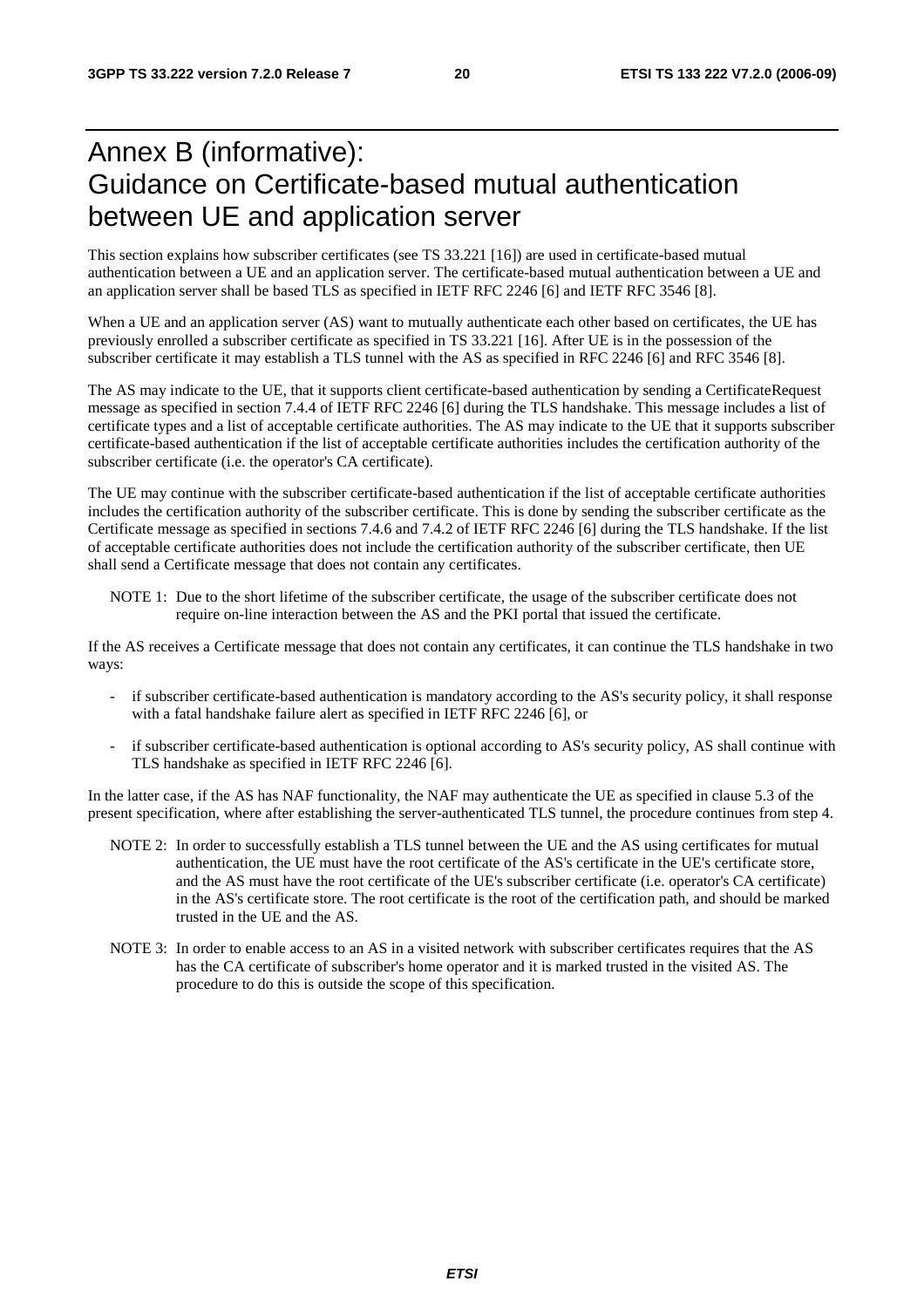# Annex C (informative): Change history

| <b>Change history</b> |              |                 |           |                |     |                                                                                         |       |            |                           |
|-----------------------|--------------|-----------------|-----------|----------------|-----|-----------------------------------------------------------------------------------------|-------|------------|---------------------------|
| <b>Date</b>           | TSG#         | <b>TSG Doc.</b> | <b>CR</b> | <b>Rev</b>     | Cat | <b>Subject/Comment</b>                                                                  | Old   | <b>New</b> | WI                        |
| 05-2004               | <b>SP-24</b> | SP-040368       |           |                |     | Presentation to TSG SA for Approval                                                     | 1.1.1 | 2.0.0      |                           |
| 06-2004               | <b>SP-24</b> |                 |           |                |     | Approved at TSG SA #24 (Release 6)                                                      | 2.0.0 | 6.0.0      |                           |
| 09-2004               | <b>SP-25</b> | SP-040621       | 0001      |                |     | <b>GBA User Security Settings</b>                                                       | 6.0.0 | 6.1.0      | SEC1-SC                   |
| 09-2004               | <b>SP-25</b> | SP-040621       | 0002      |                |     | GBA supported indication and NAF hostname                                               | 6.0.0 | 6.1.0      | SEC1-SC                   |
|                       |              |                 |           |                |     | transfer in HTTP and in PSK TLS                                                         |       |            |                           |
| 09-2004               | <b>SP-25</b> | SP-040621       | 0003      |                |     | Editorial clean-up of TS 33.222                                                         | 6.0.0 | 6.1.0      |                           |
| 09-2004               | <b>SP-25</b> | SP-040621       | 0004      |                |     | Further modifications to TLS profile related<br>text in 33.222                          | 6.0.0 | 6.1.0      | SEC1-SC                   |
| 12-2004               | <b>SP-26</b> | SP-040889       | 0005      |                |     | GBA supported indication in PSK TLS                                                     | 6.1.0 | 6.2.0      | <b>GBA-SSC</b>            |
| 12-2004               | <b>SP-26</b> | SP-040889       | 0007      | 1              |     | Adding Support for AES in the TLS Profile                                               | 6.1.0 | 6.2.0      | <b>GBA-SSC</b>            |
| 12-2004               | SP-26        | SP-040889       | 0010      | 1              |     | Authorization flag transfer between AP and AS 6.1.0                                     |       | 6.2.0      | GBA-SSC                   |
| 12-2004               | <b>SP-26</b> | SP-040889       | 0012      |                |     | Correction of inconsistencies within AP<br>specification                                | 6.1.0 | 6.2.0      | GBA-SSC                   |
| 12-2004               | <b>SP-26</b> | SP-040889       | 0013      | $\mathbf{1}$   |     | TLS extensions support                                                                  | 6.1.0 | 6.2.0      | SEC1-SC                   |
| 12-2004               | <b>SP-26</b> | SP-040889       | 0014      |                |     | Visited AS using subscriber certificates                                                | 6.1.0 | 6.2.0      | SEC1-SC                   |
| 03-2005               | SP-27        | SP-050141       | 0015      | 3              |     | Keeping PSK TLS in 3GPP Rel-6                                                           | 6.2.0 | 6.3.0      | SEC1-SC                   |
| 03-2005               | <b>SP-27</b> | SP-050141       | 0016      |                |     | Clarification to TS 33.222                                                              | 6.2.0 | 6.3.0      | SEC1-SC                   |
| 03-2005               | <b>SP-27</b> | SP-050166       | 0017      | $\overline{3}$ |     | Clarify the GBA requirements for https<br>supporting applications at Ua reference point | 6.2.0 | 6.3.0      | GBA-SSC                   |
| 2005-06               | <b>SP-28</b> | SP-050264       | 0019      |                | F   | Removal of editor"s note                                                                | 6.3.0 | 6.4.0      | SEC1-SC                   |
| 2005-09               | <b>SP-29</b> | SP-050558       | 0020      |                | F   | Adding additional mandatory CipherSuites for<br><b>PSK TLS</b>                          | 6.4.0 | 6.5.0      | SEC1-SC                   |
| 2005-09               | SP-29        | SP-050568       | 0021      |                | F   | Removing an inconsistence within TS 33.222<br>(Section 6.2)                             | 6.4.0 | 6.5.0      | <b>GBA-SSC</b>            |
| 2005-09               | <b>SP-29</b> | SP-050568       | 0023      |                | F   | Adding a clarification to TS 33.222 (Section<br>6.1)                                    | 6.4.0 | 6.5.0      | GBA-SSC                   |
| 2005-09               | <b>SP-29</b> | SP-050575       | 0022      |                | B   | Usage of Ks_int_NAF for HTTPS connection<br>between a UICC and a NAF                    | 6.4.0 | 7.0.0      | GBA-SSC                   |
| 2006-03               | SP-31        | SP-060054       | 0025      |                | A   | <b>Update PSK TLS Reference</b>                                                         | 7.0.0 | 7.1.0      | SEC7-<br>GAA2<br>(GAAExt) |
| 2006-09               | SP-33        | SP-060501       | 0026      |                | F   | Clarification of using HTTP digest with HTTPS 7.1.0                                     |       | 7.2.0      | SEC1-SC                   |